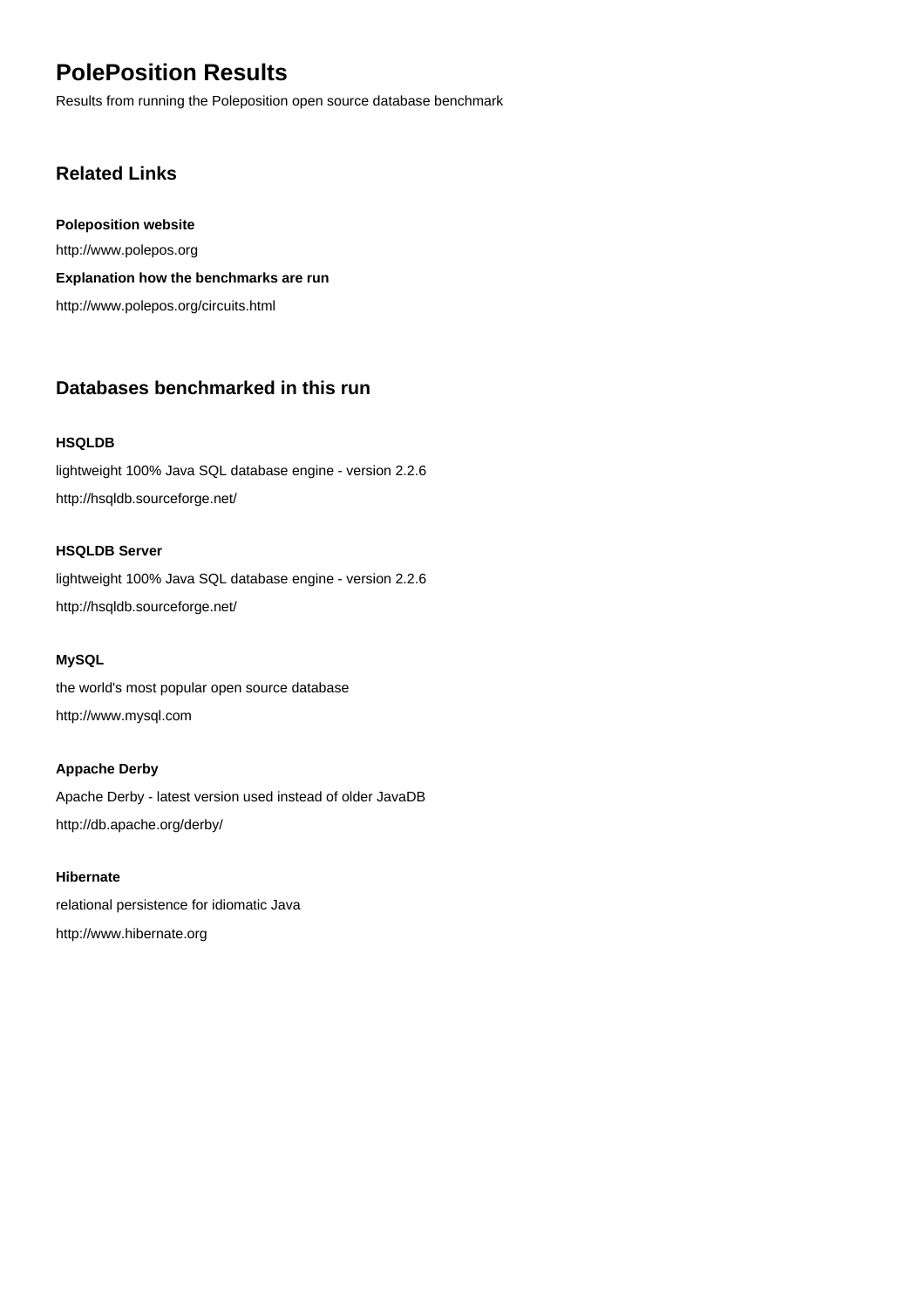write, read, query, update and delete complex object graph

#### **write**

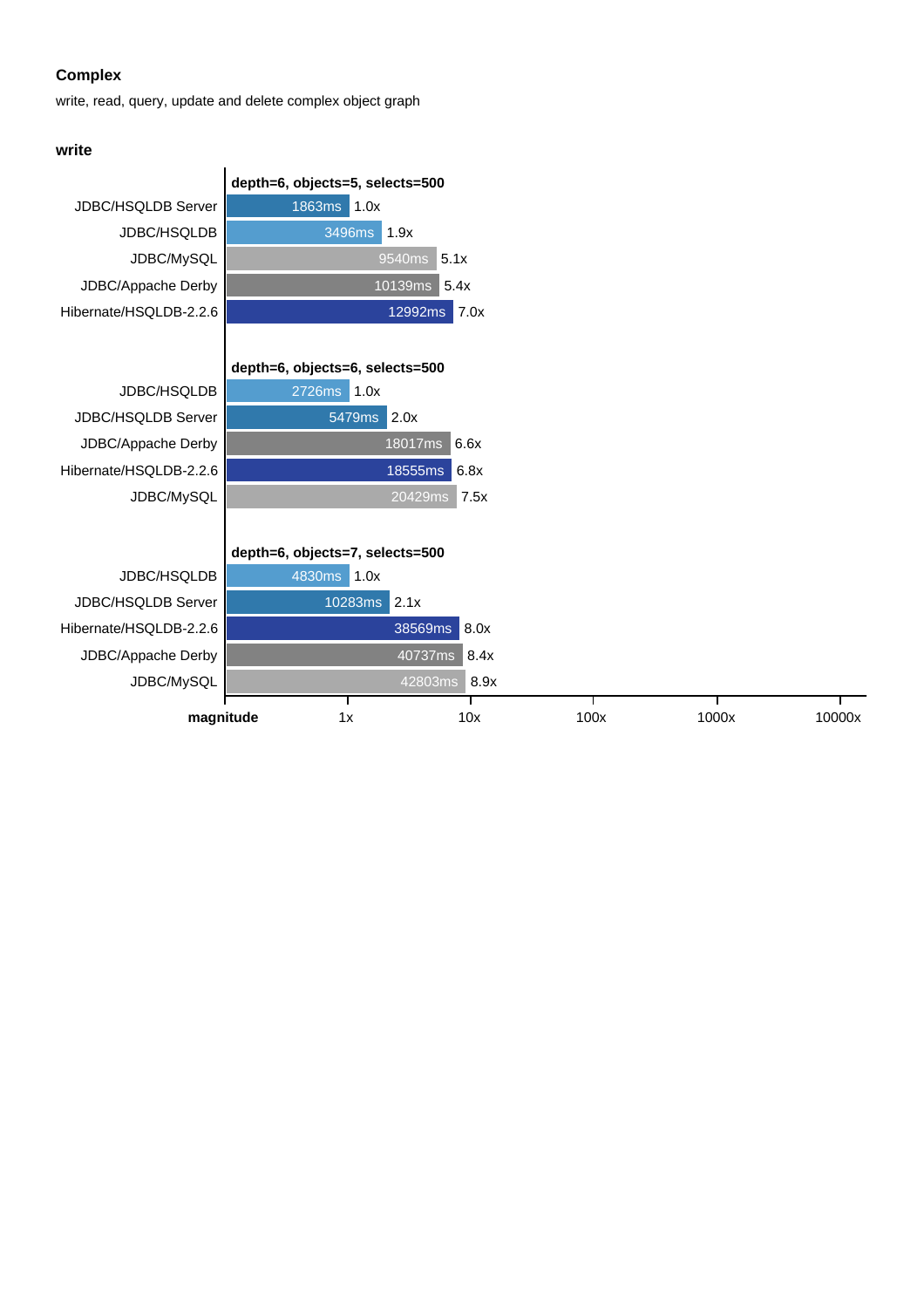write, read, query, update and delete complex object graph

#### **read**

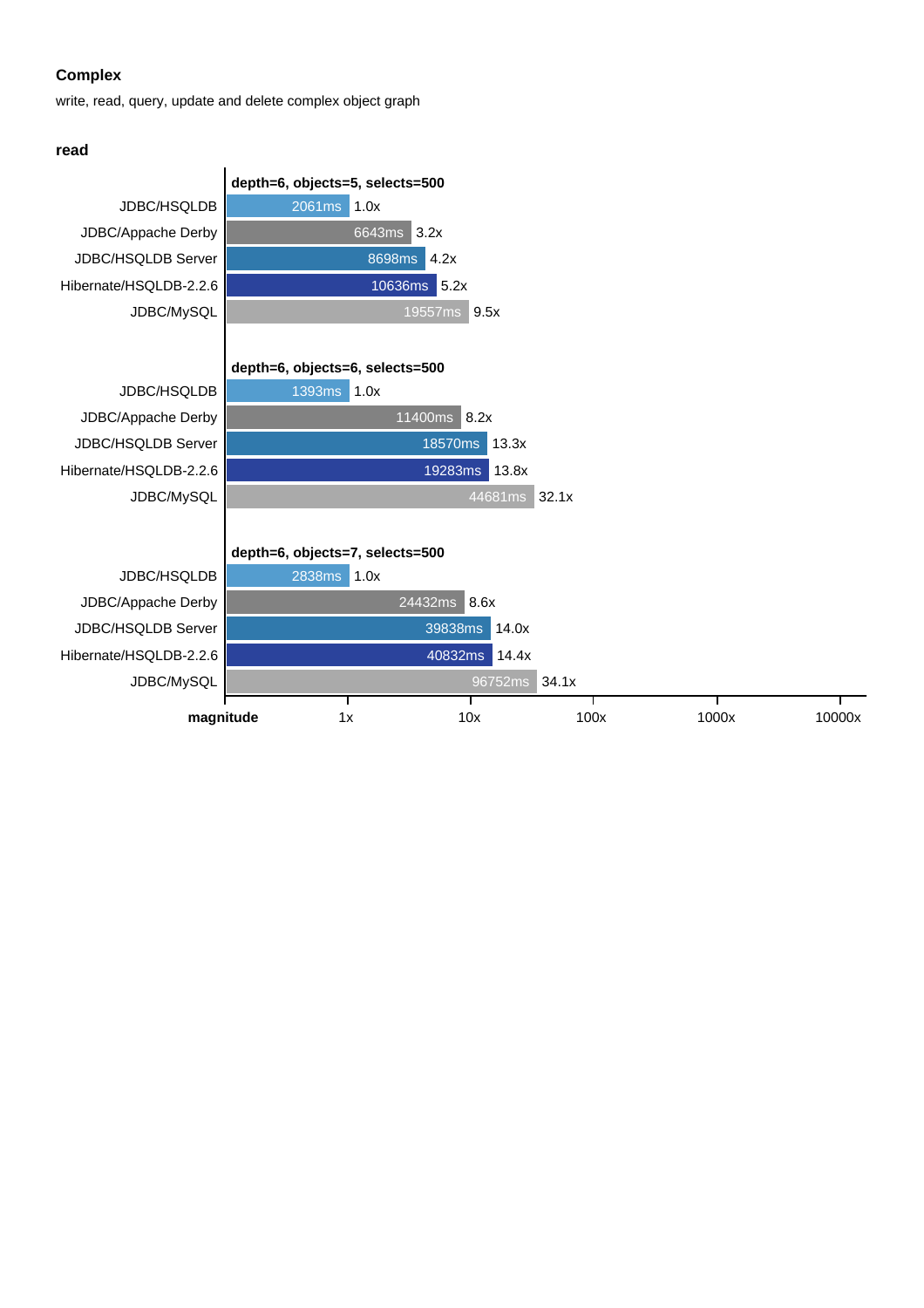write, read, query, update and delete complex object graph

#### **query**

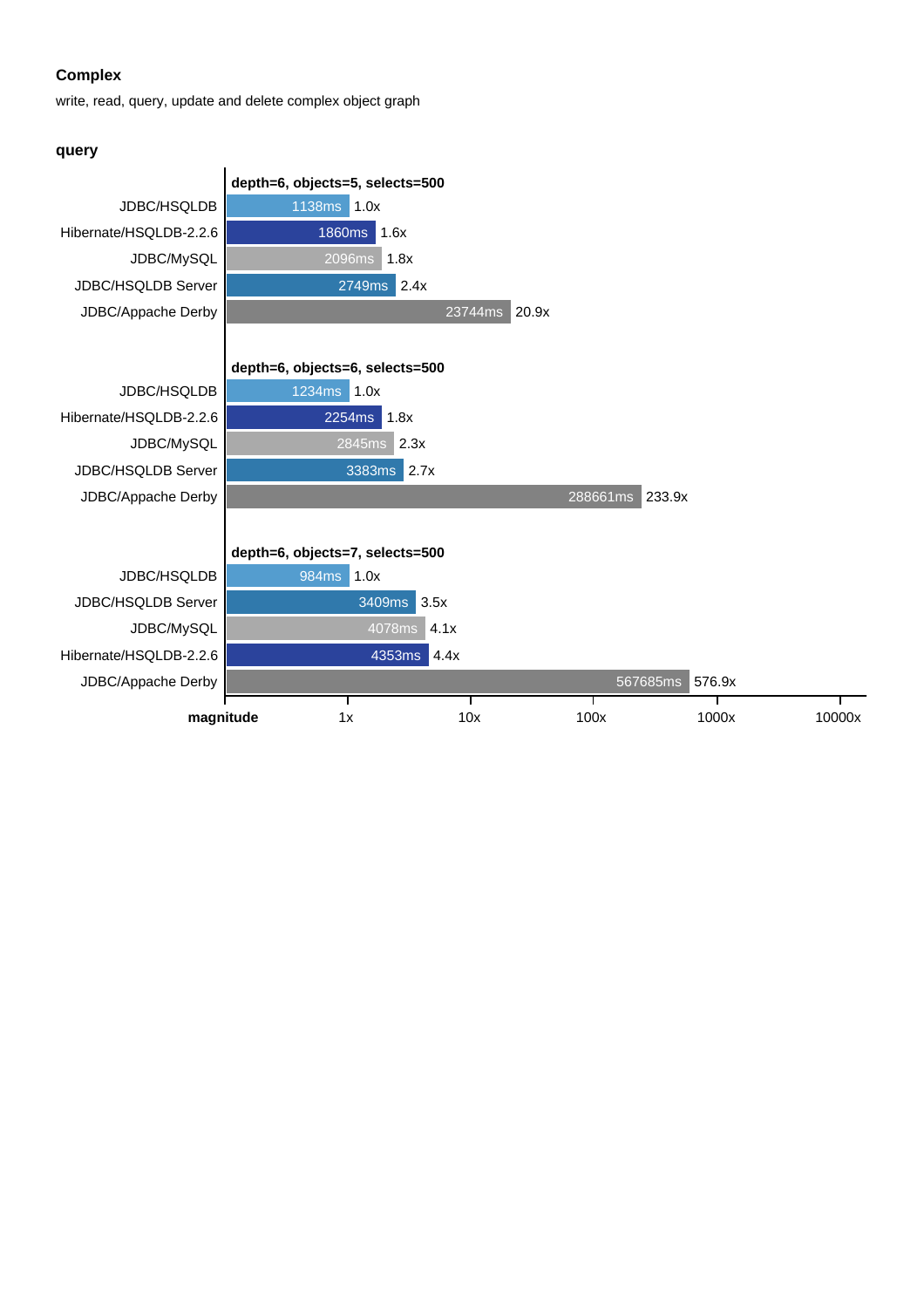write, read, query, update and delete complex object graph

#### **update**

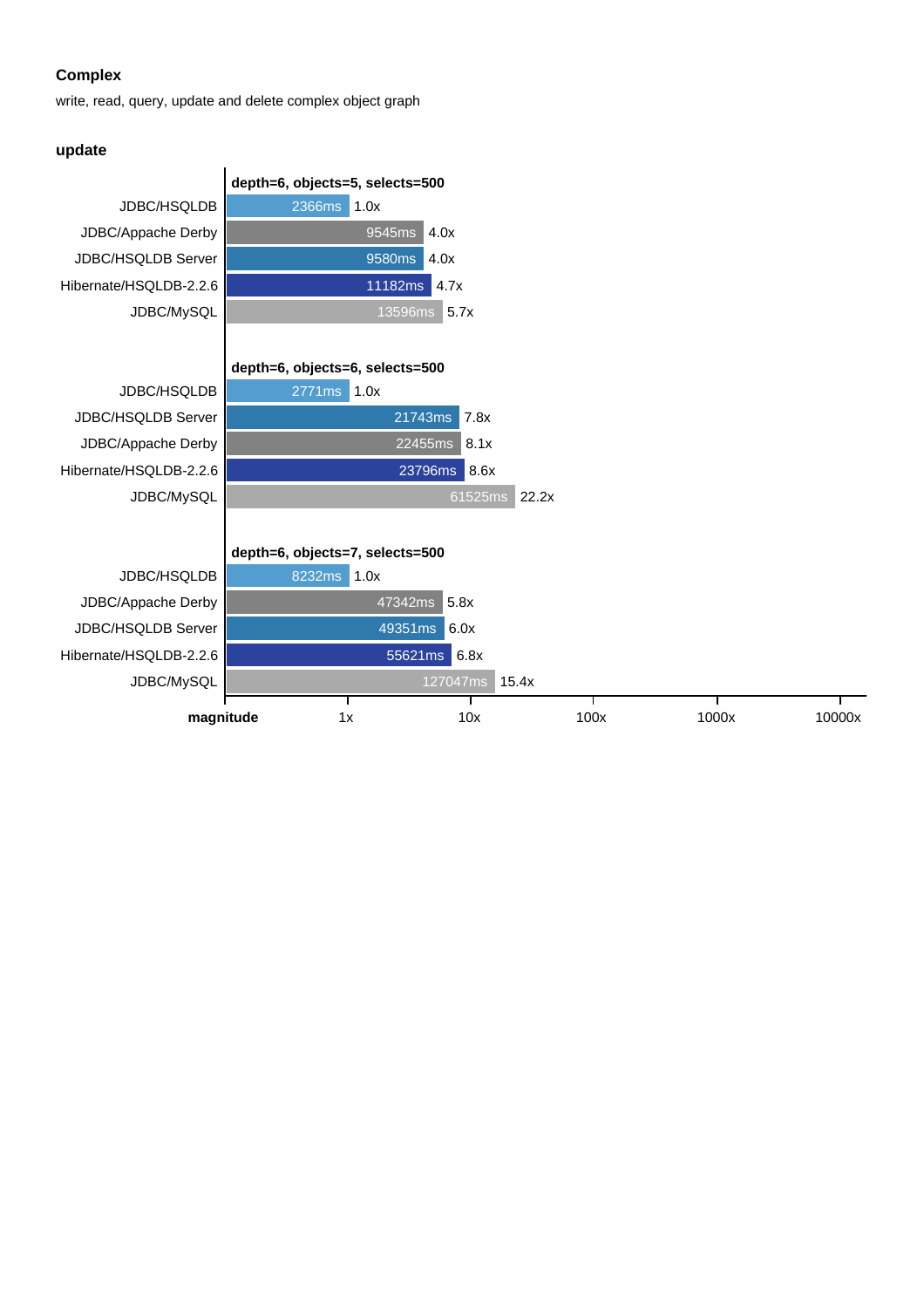write, read, query, update and delete complex object graph

#### **delete**

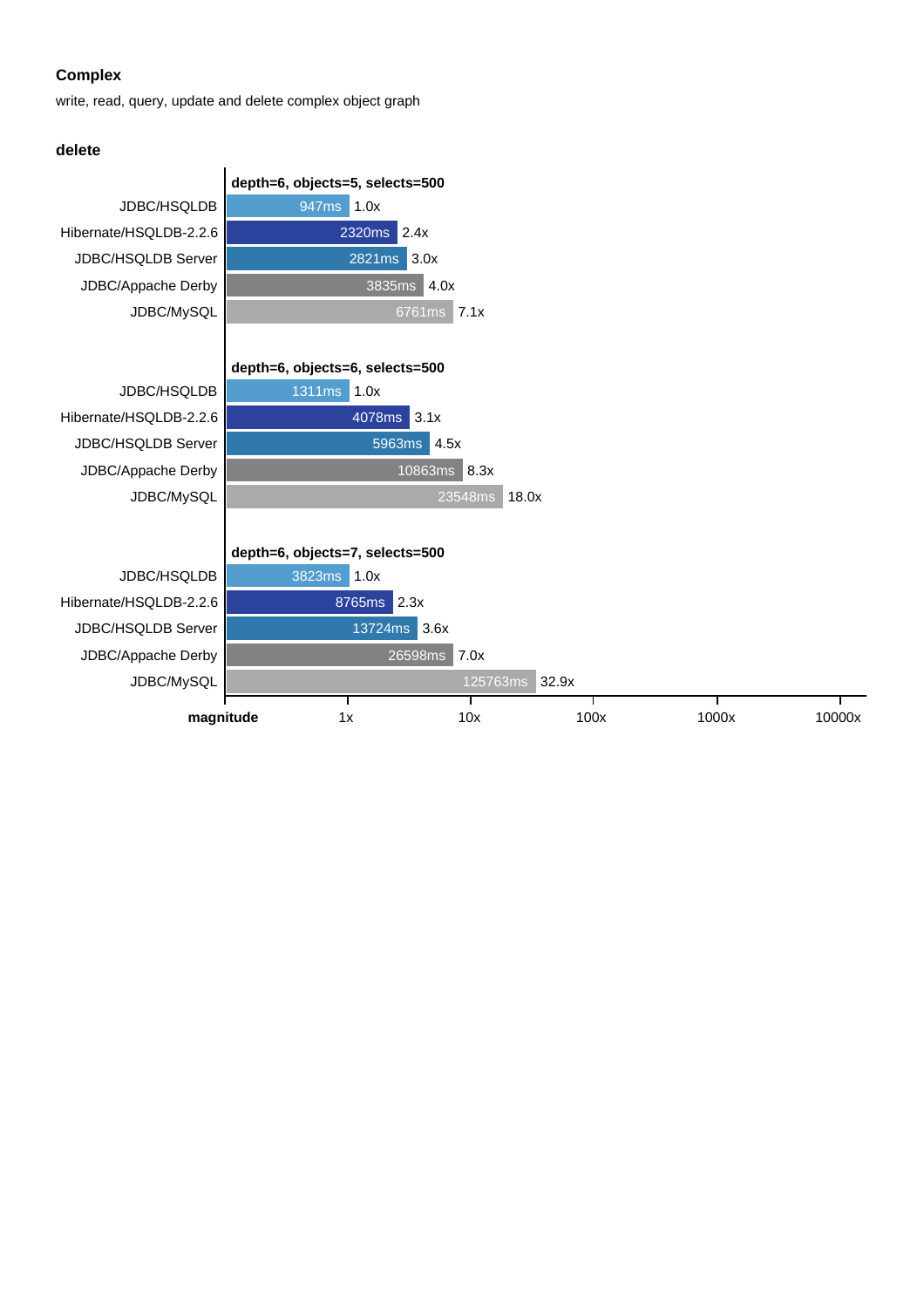write and read nested lists

#### **create**

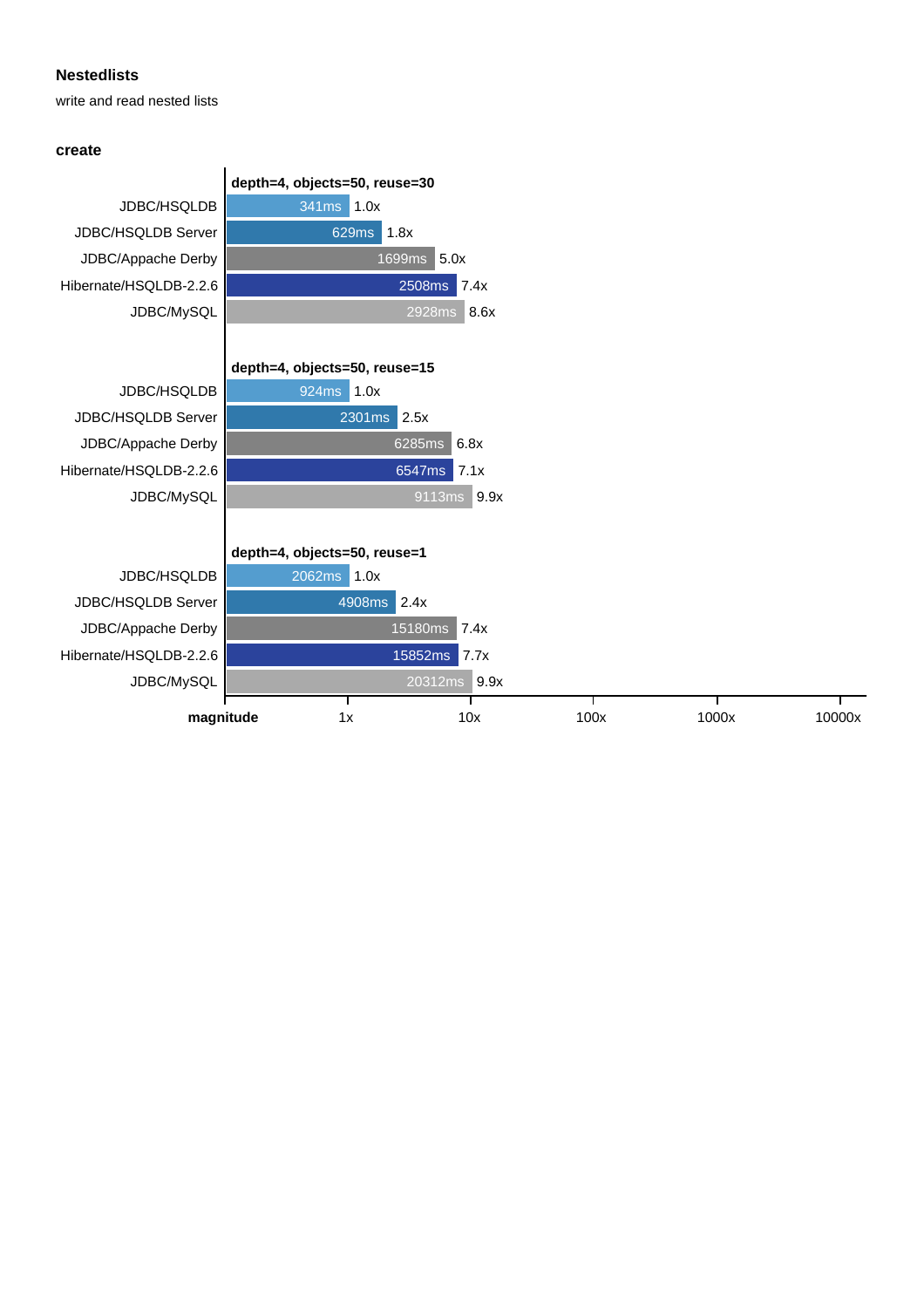write and read nested lists

#### **read**

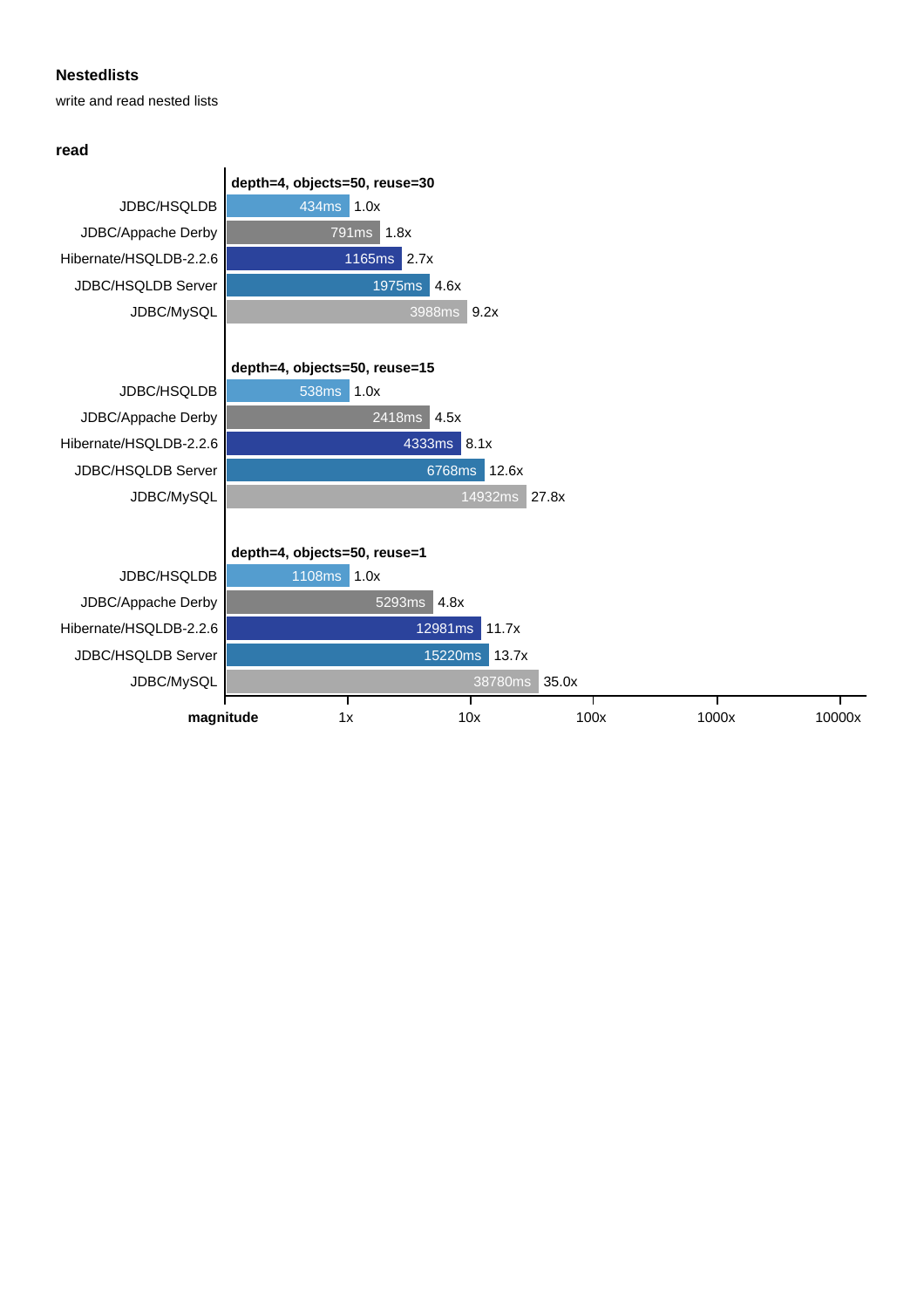write and read nested lists

## **update**

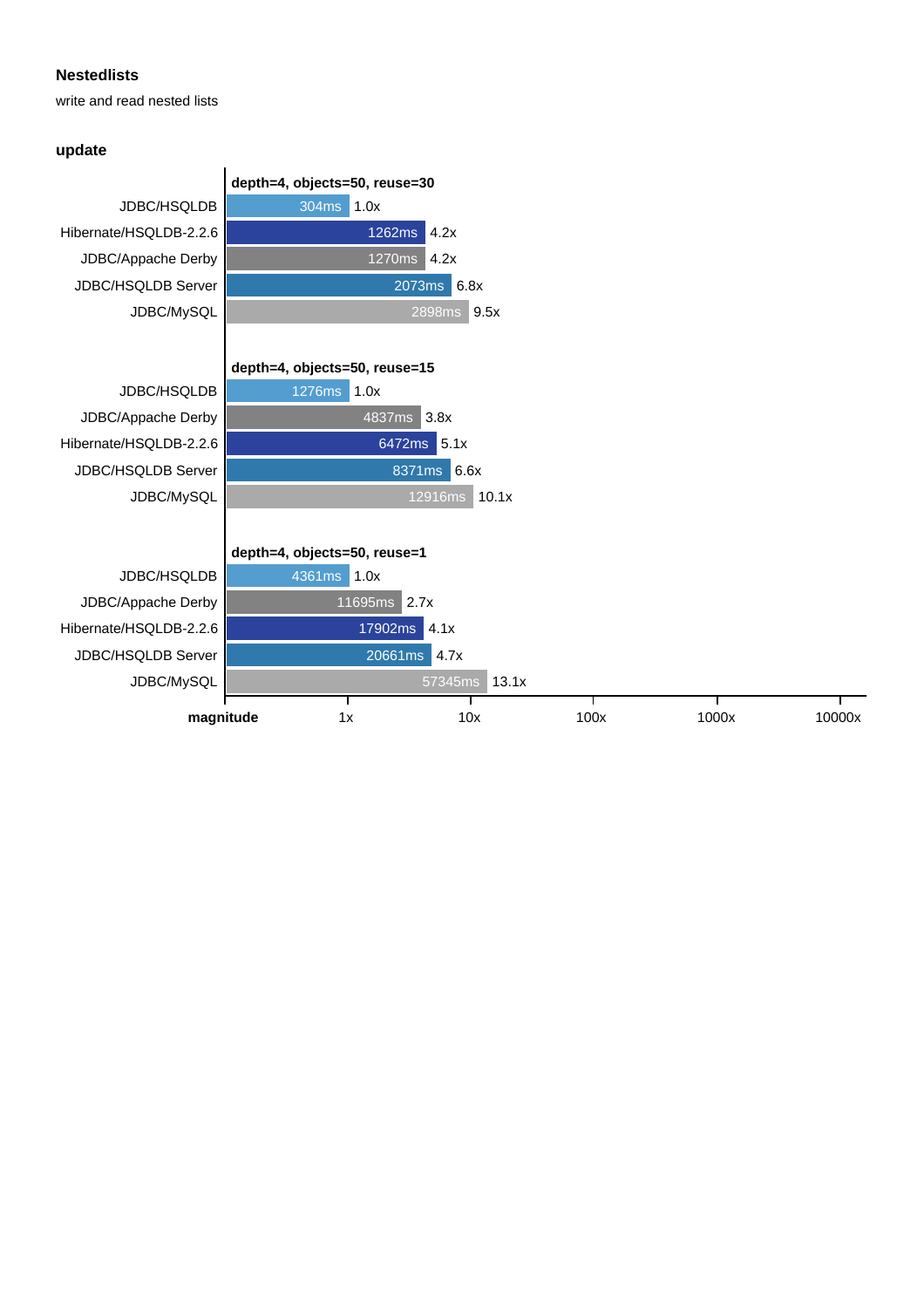write and read nested lists

#### **delete**

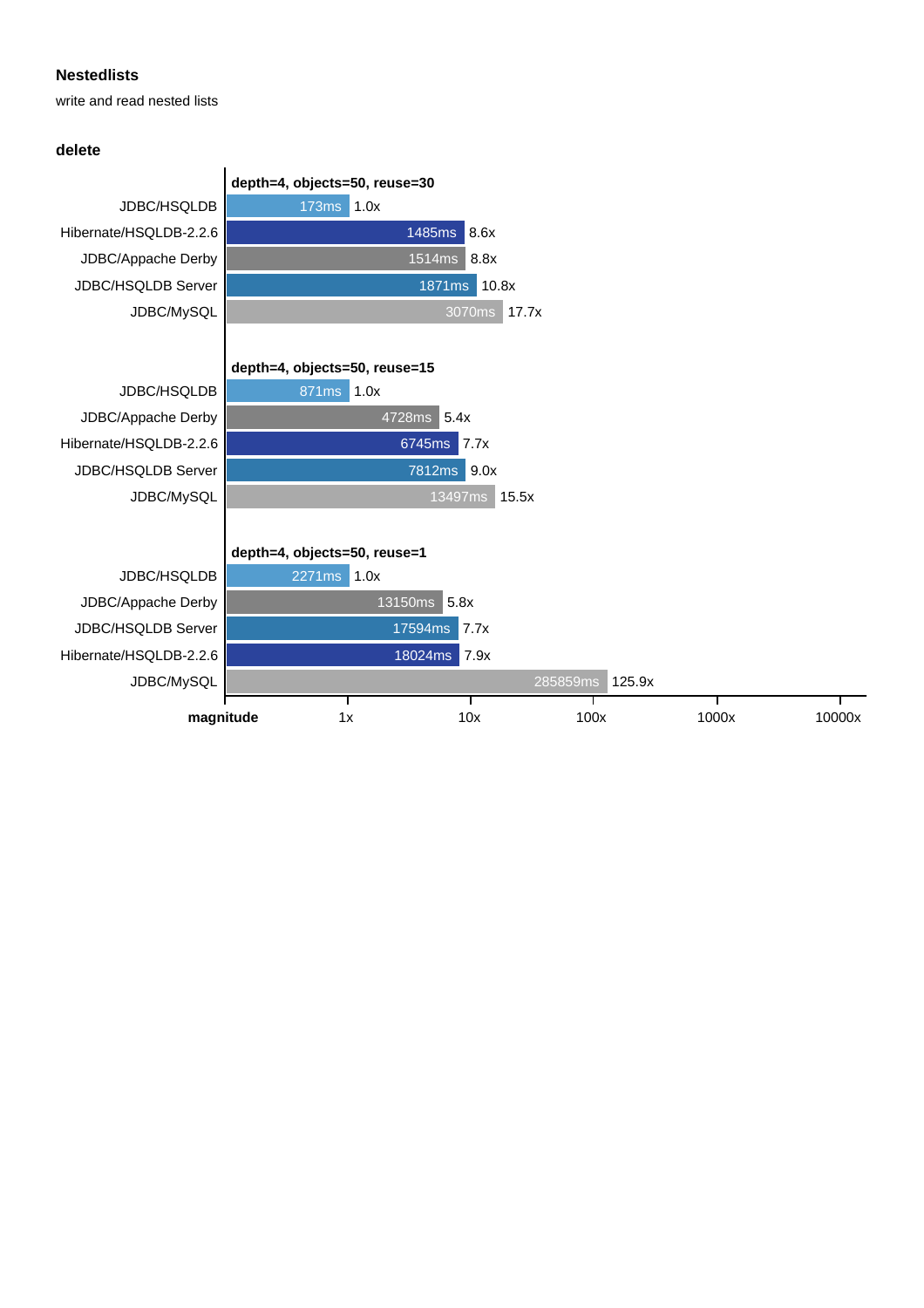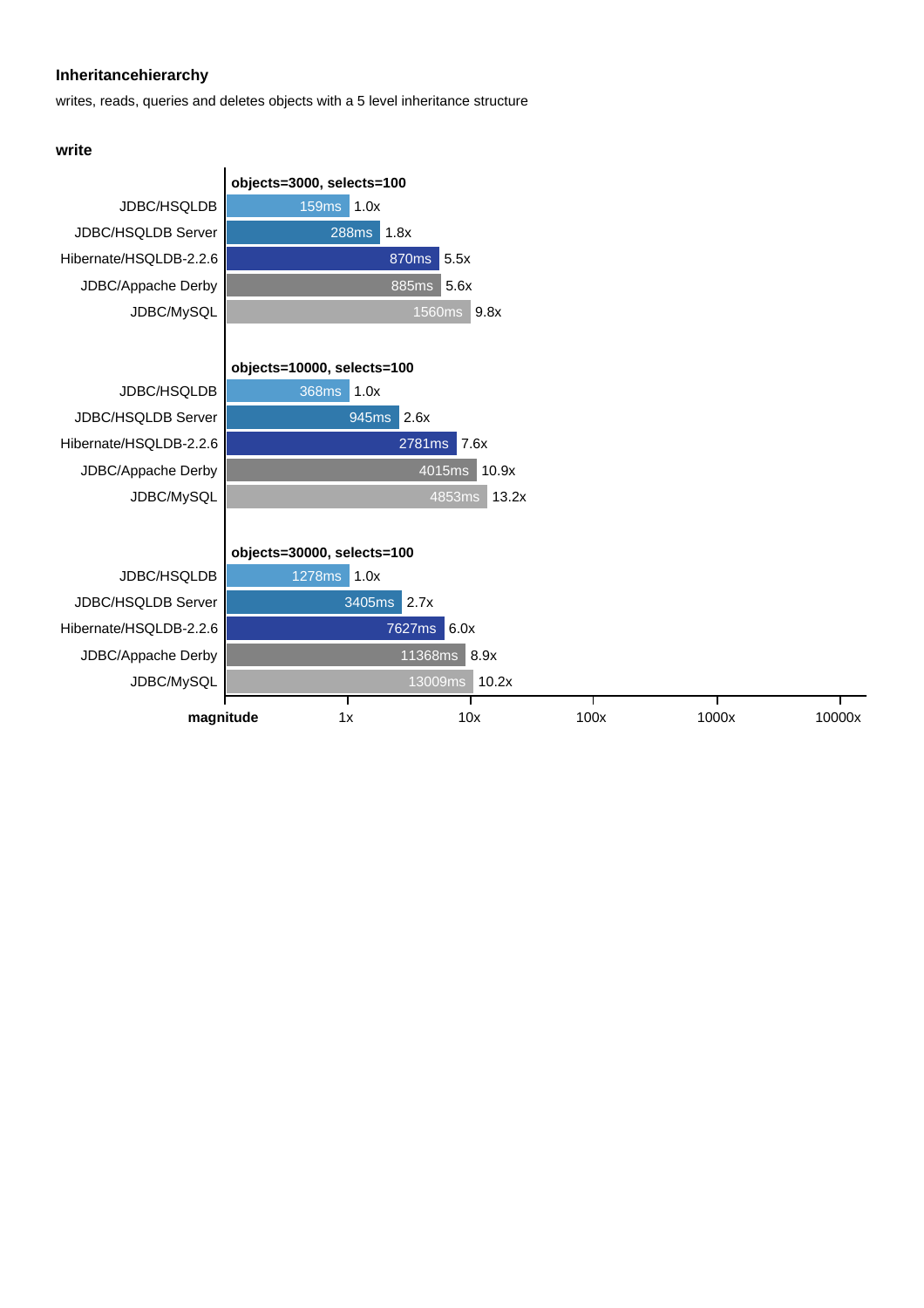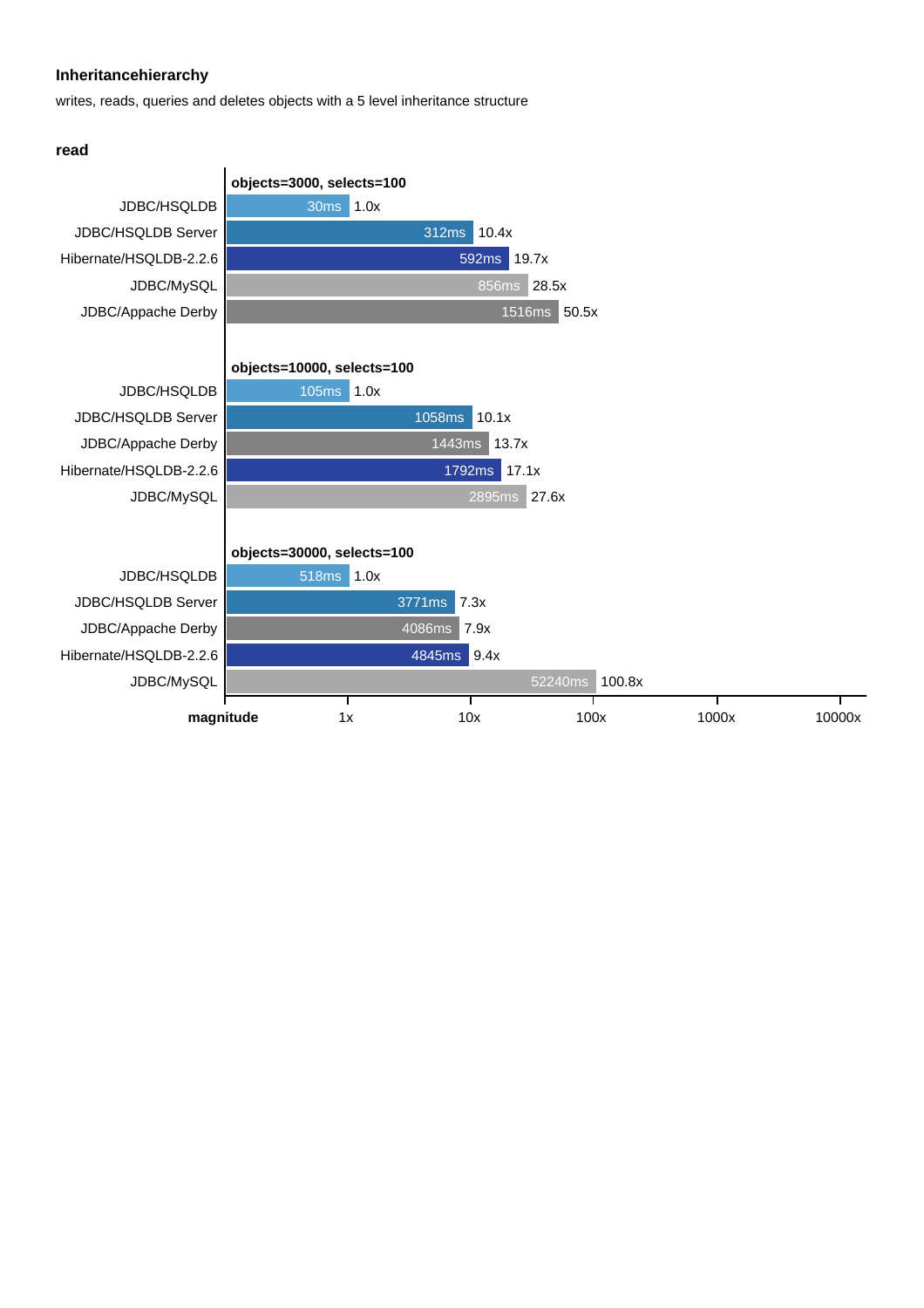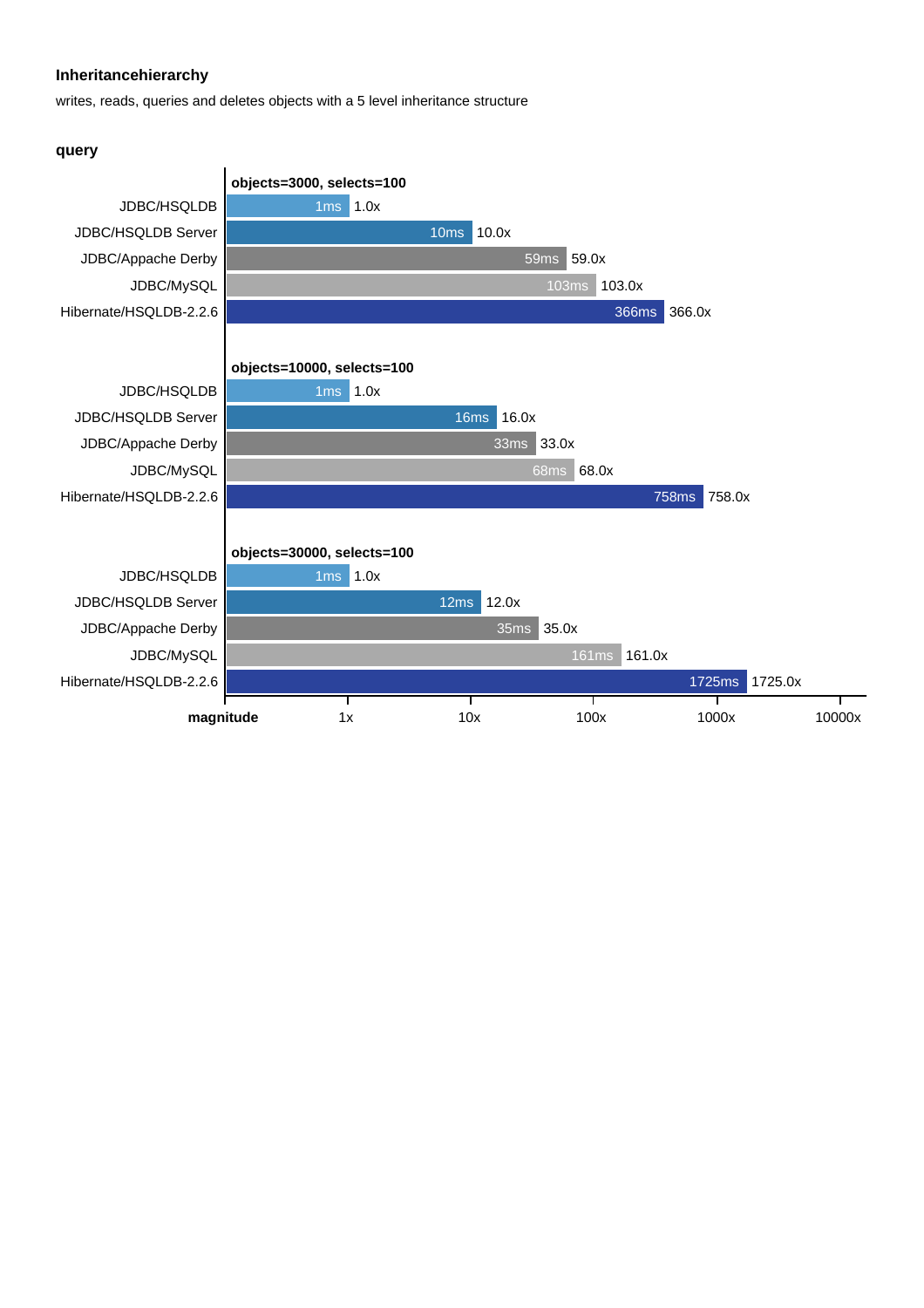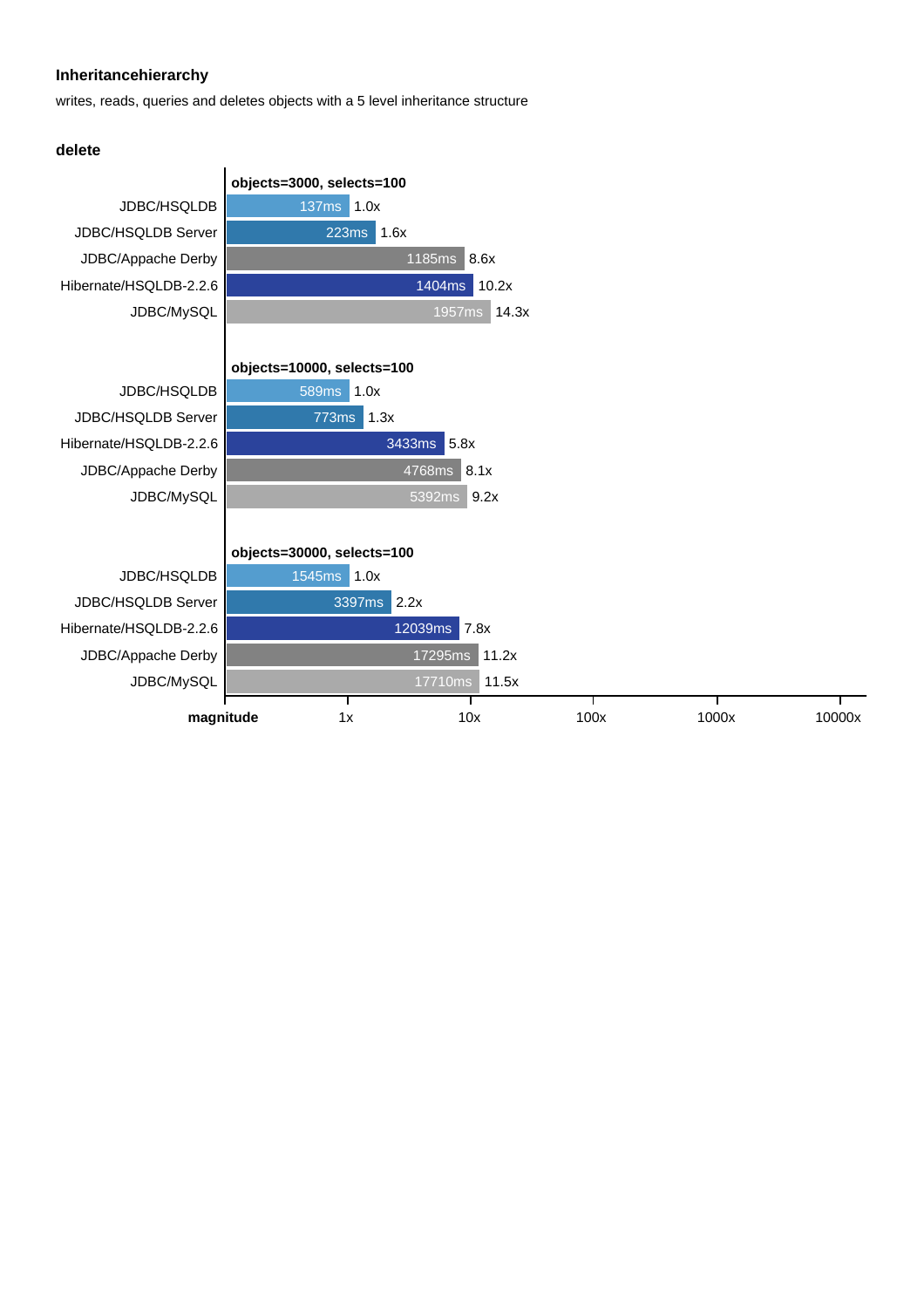write, query, update and delete indexed flat objects

#### **write**

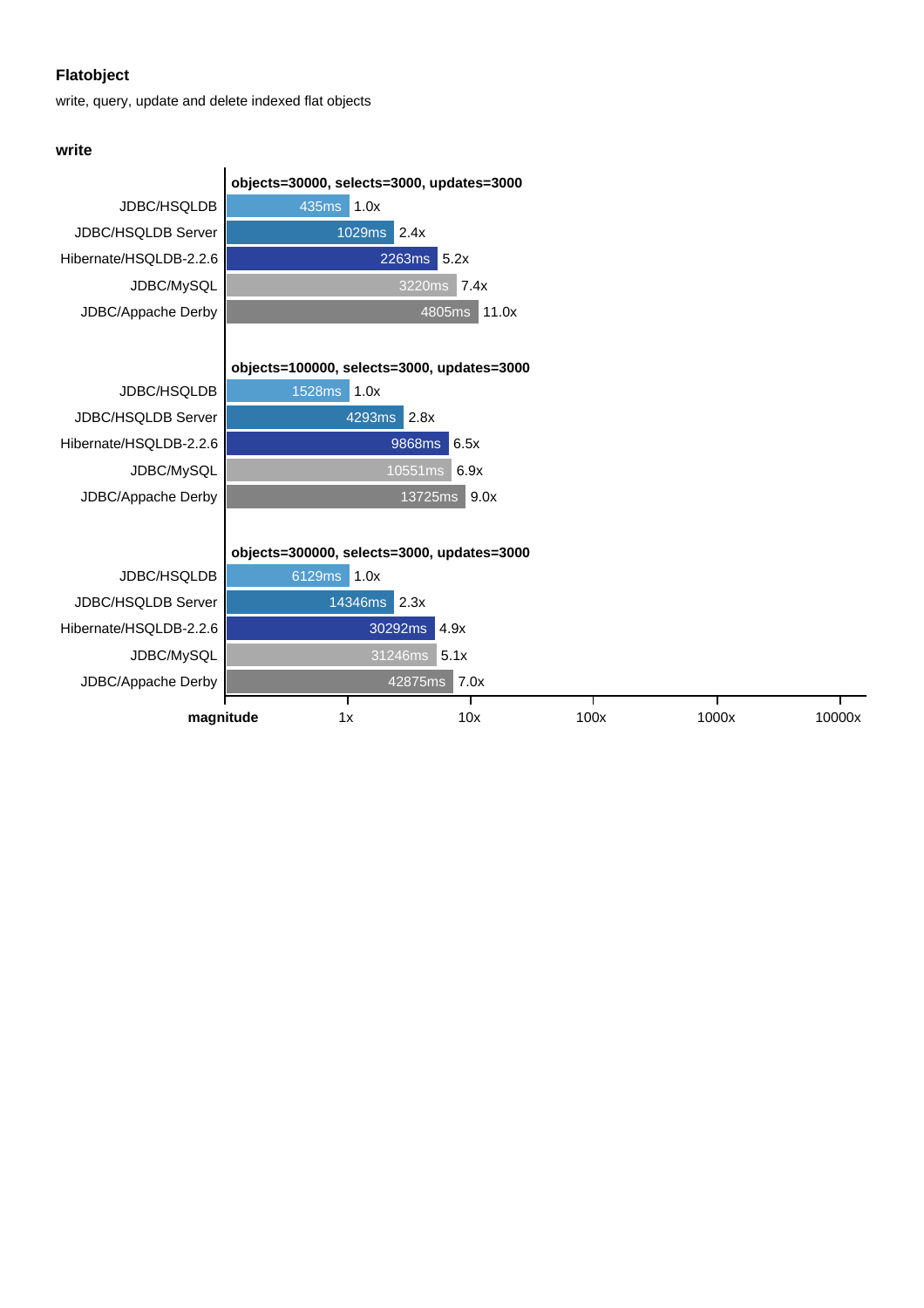write, query, update and delete indexed flat objects

#### **queryIndexedString**

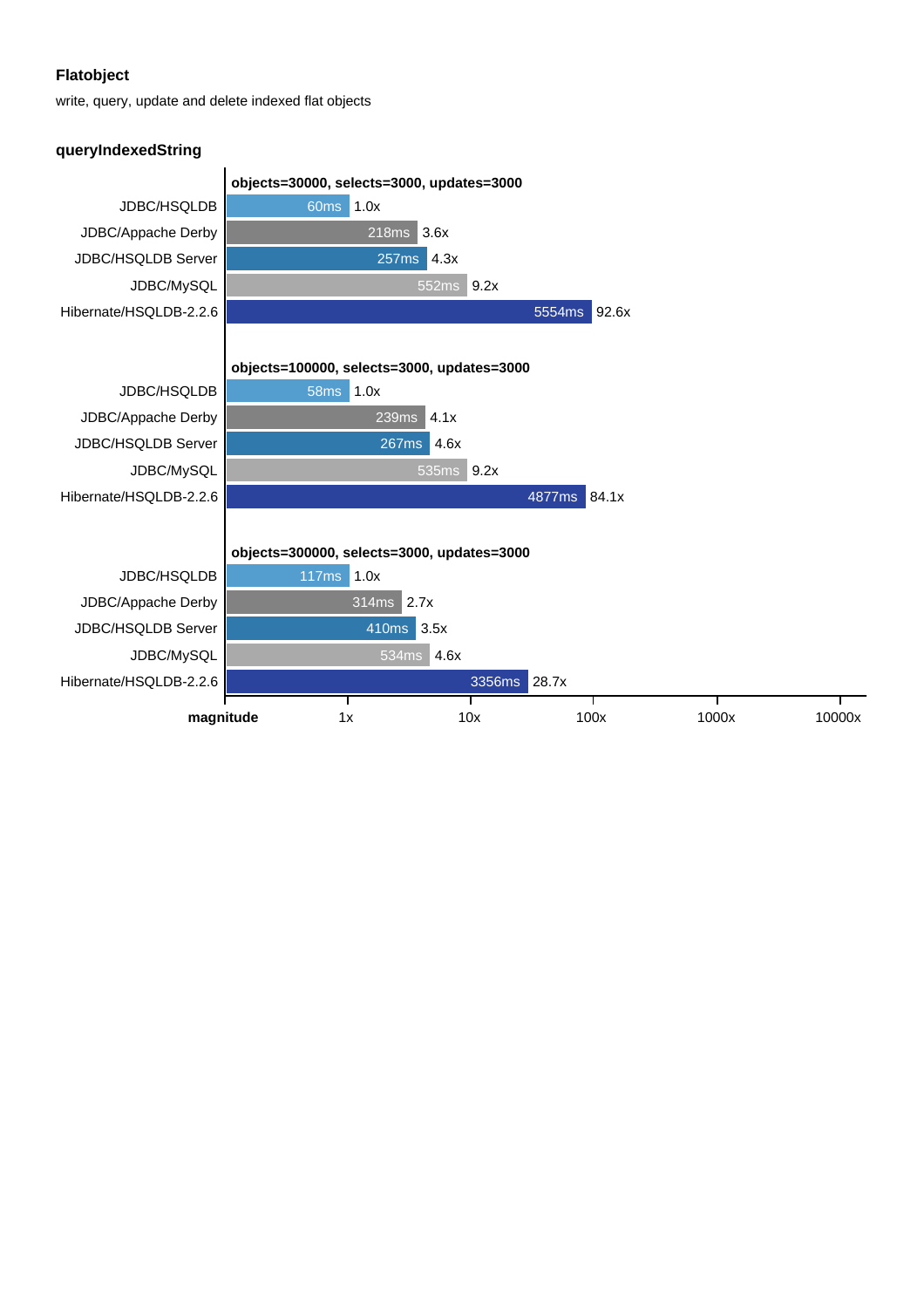write, query, update and delete indexed flat objects

#### **queryIndexedInt**

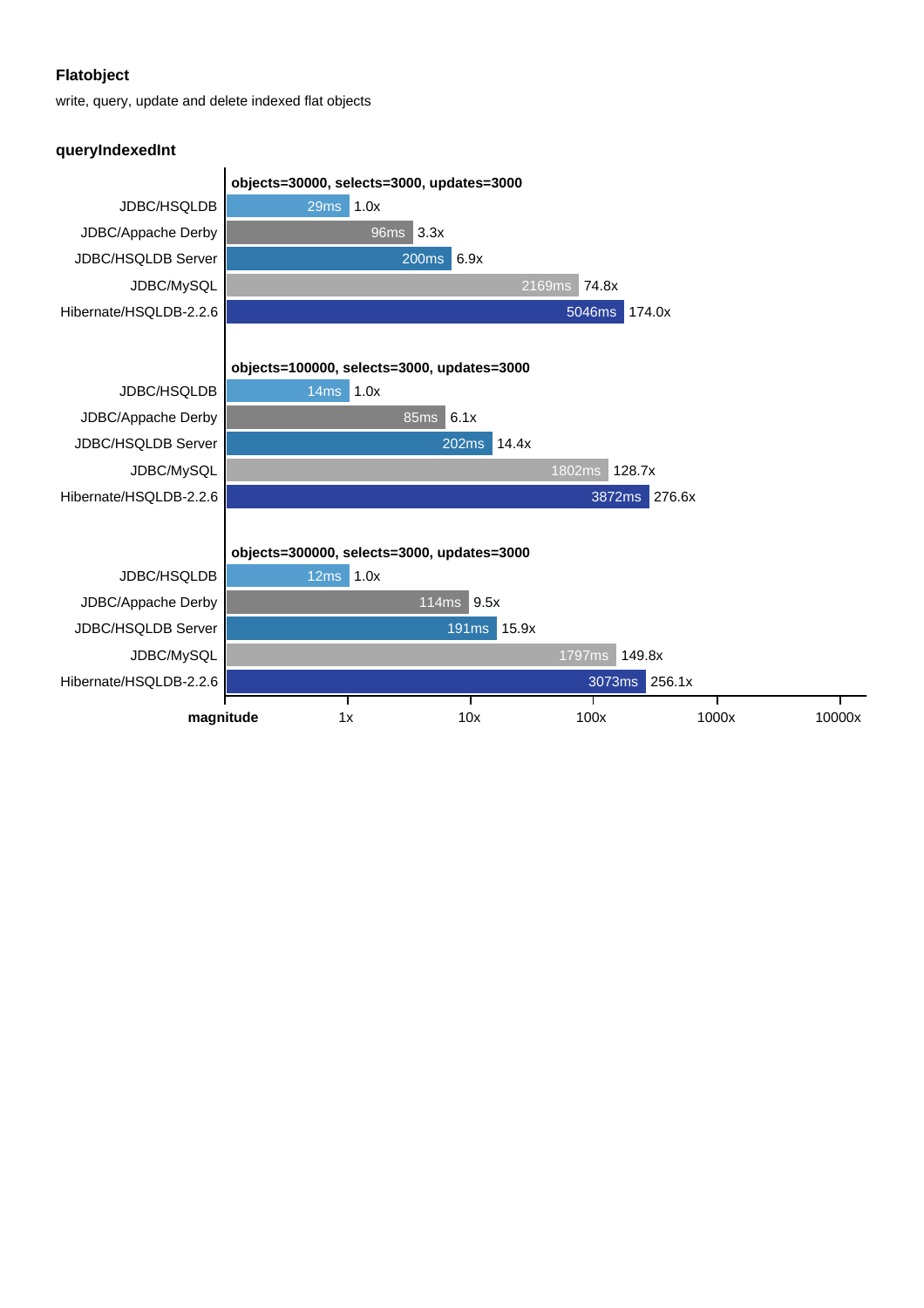write, query, update and delete indexed flat objects

#### **update**

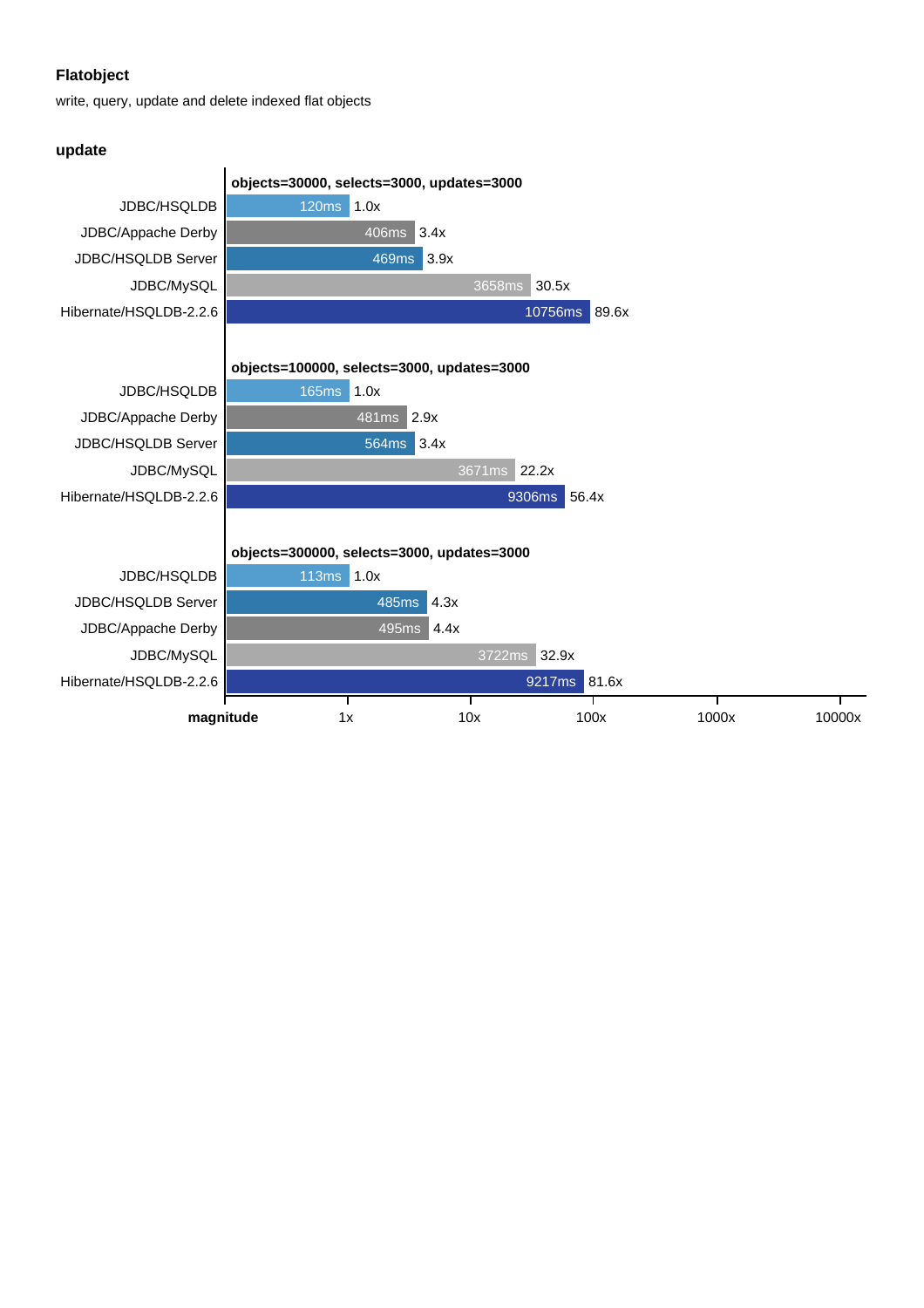write, query, update and delete indexed flat objects

#### **delete**

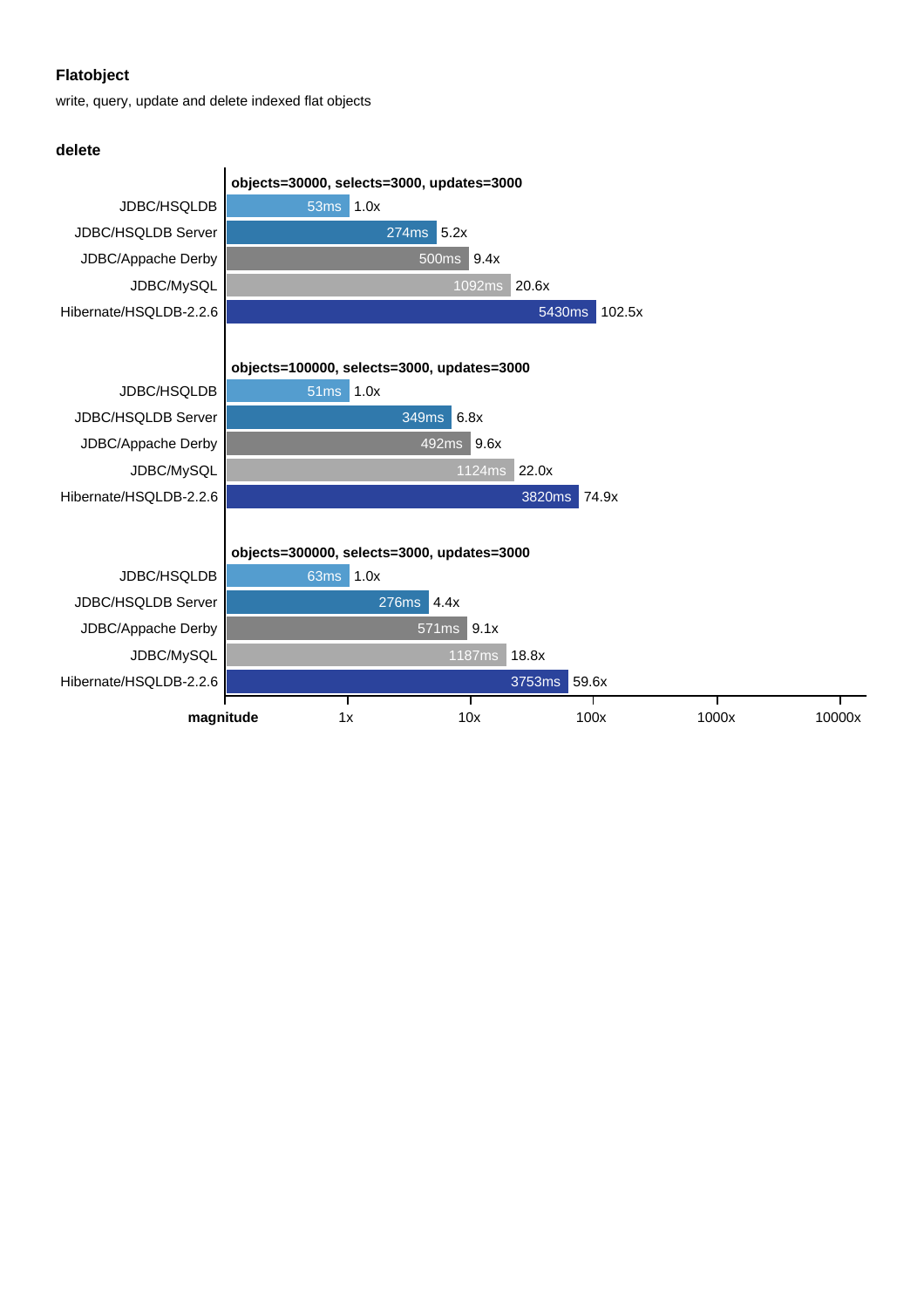#### **Melbourne**

writes, reads and deletes unstructured flat objects of one kind in bulk mode

#### **write**

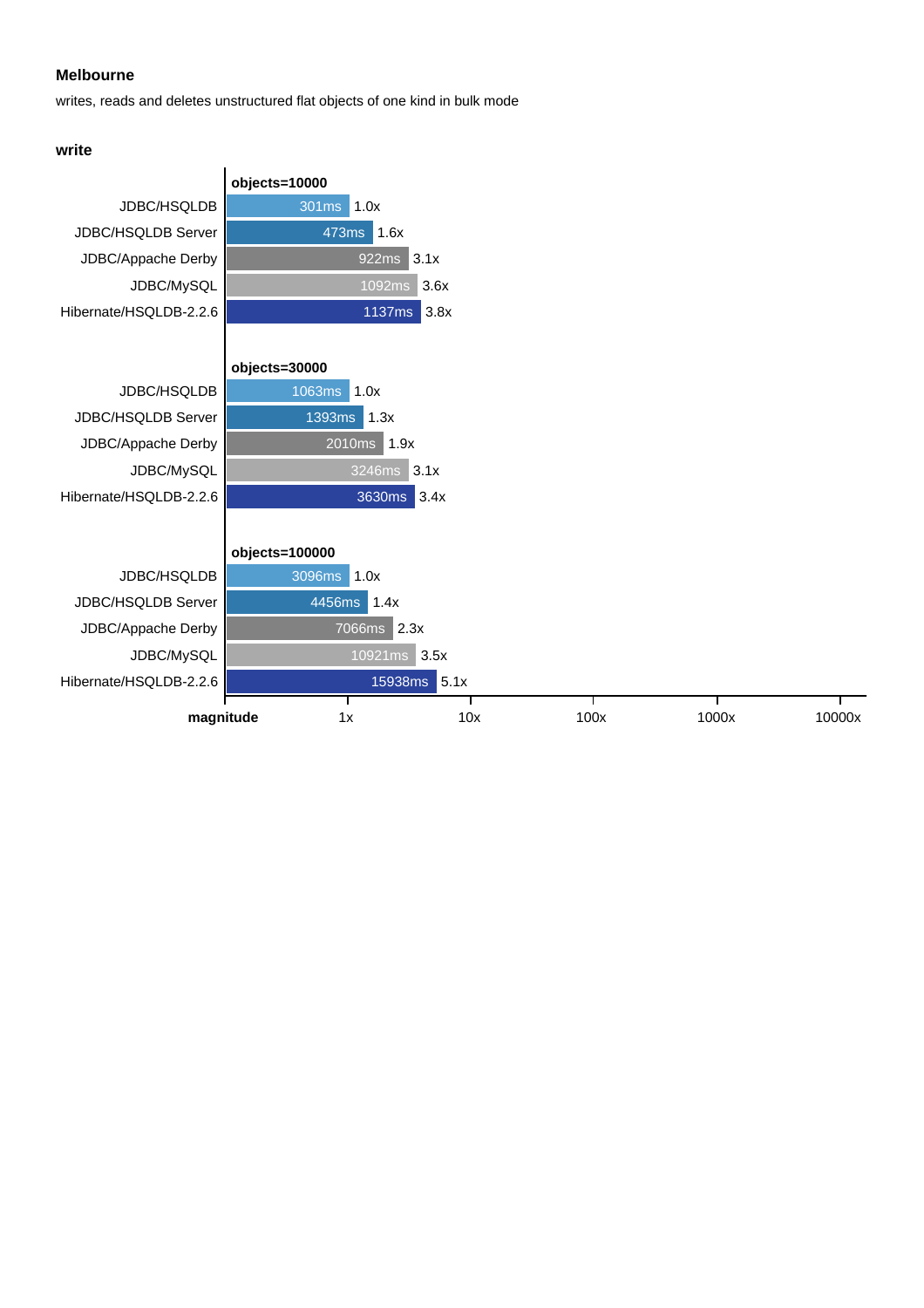#### **Melbourne**

writes, reads and deletes unstructured flat objects of one kind in bulk mode

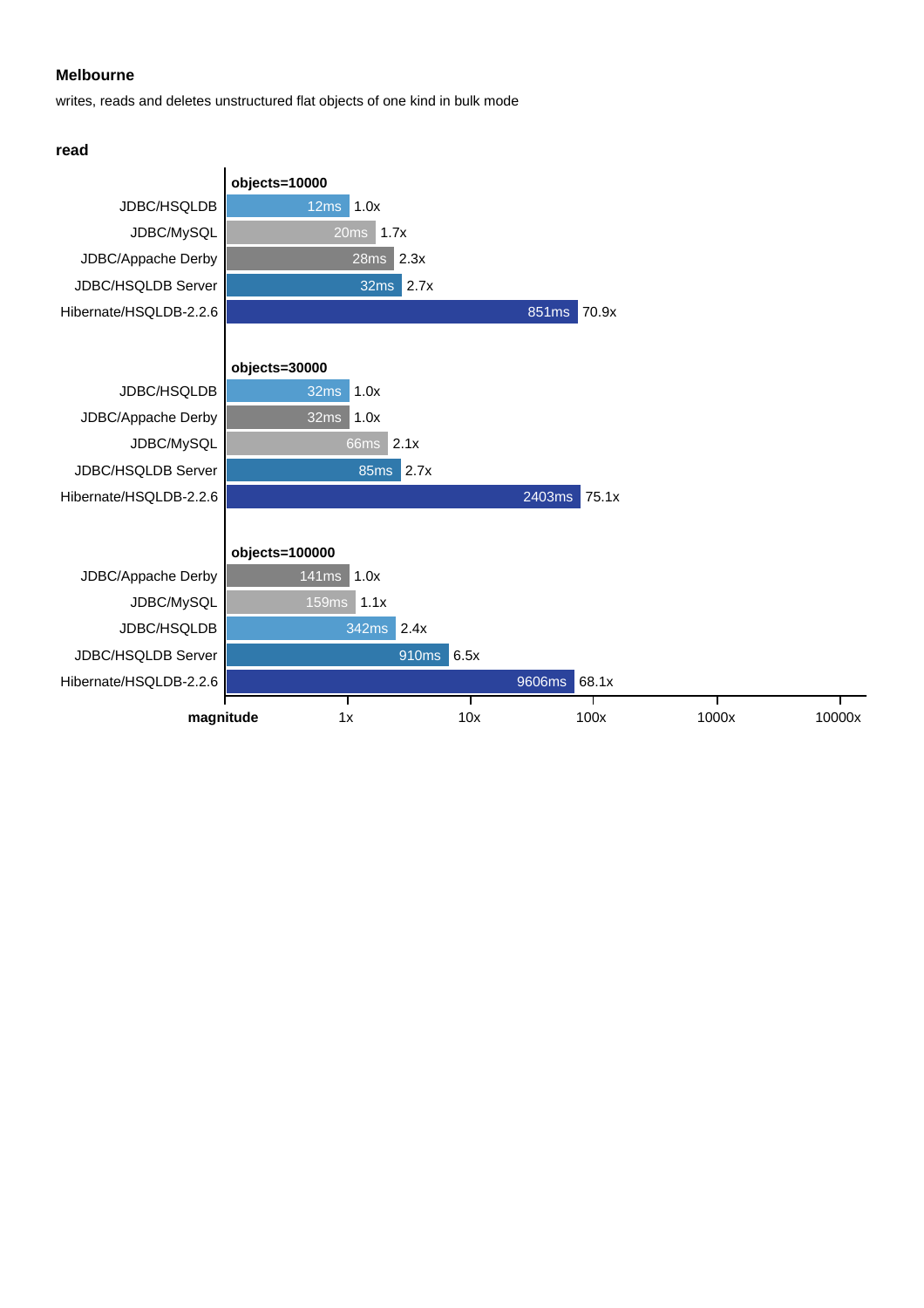#### **Melbourne**

writes, reads and deletes unstructured flat objects of one kind in bulk mode



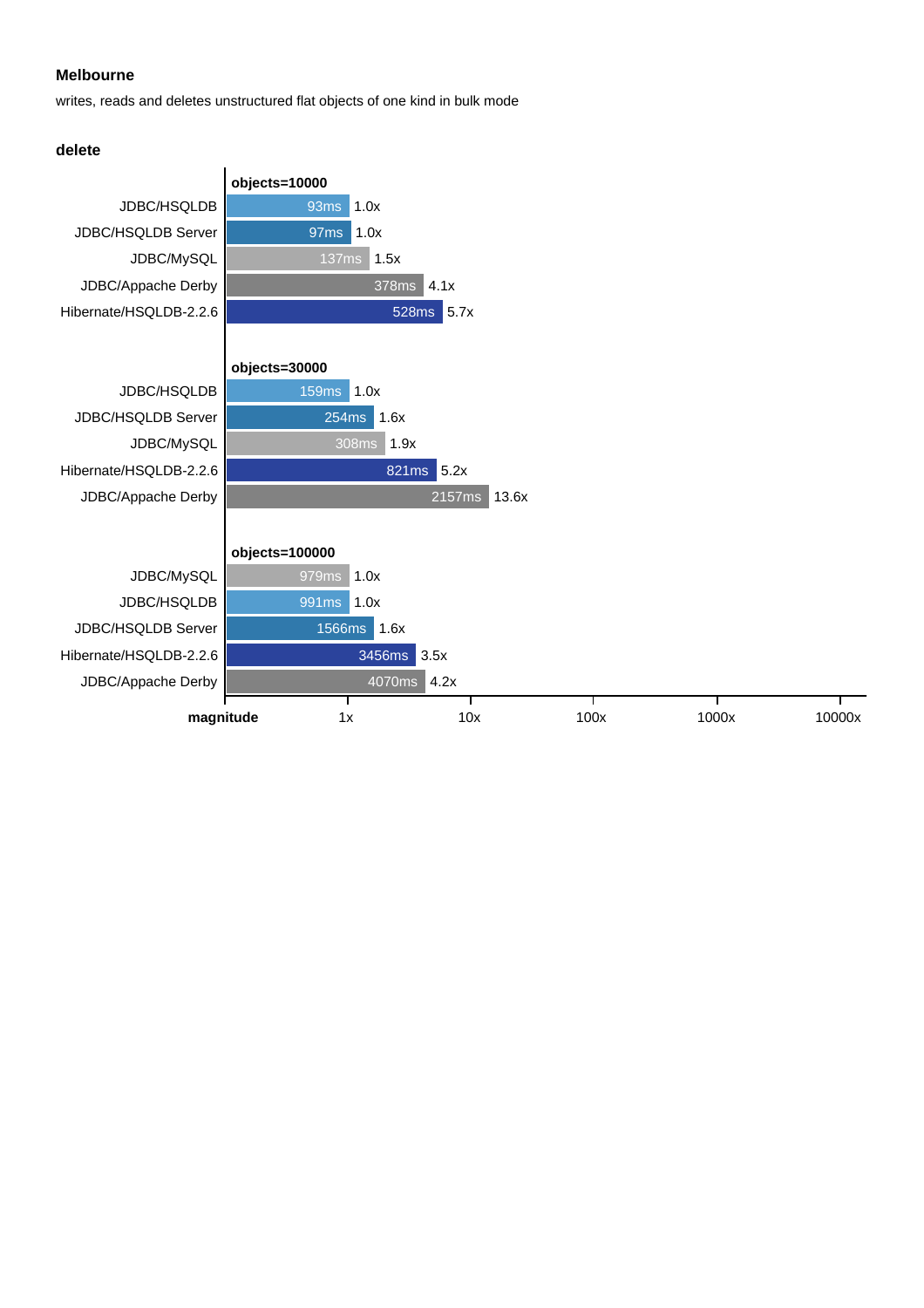#### **Tree**

writes, reads and then deletes an object tree

#### **write**

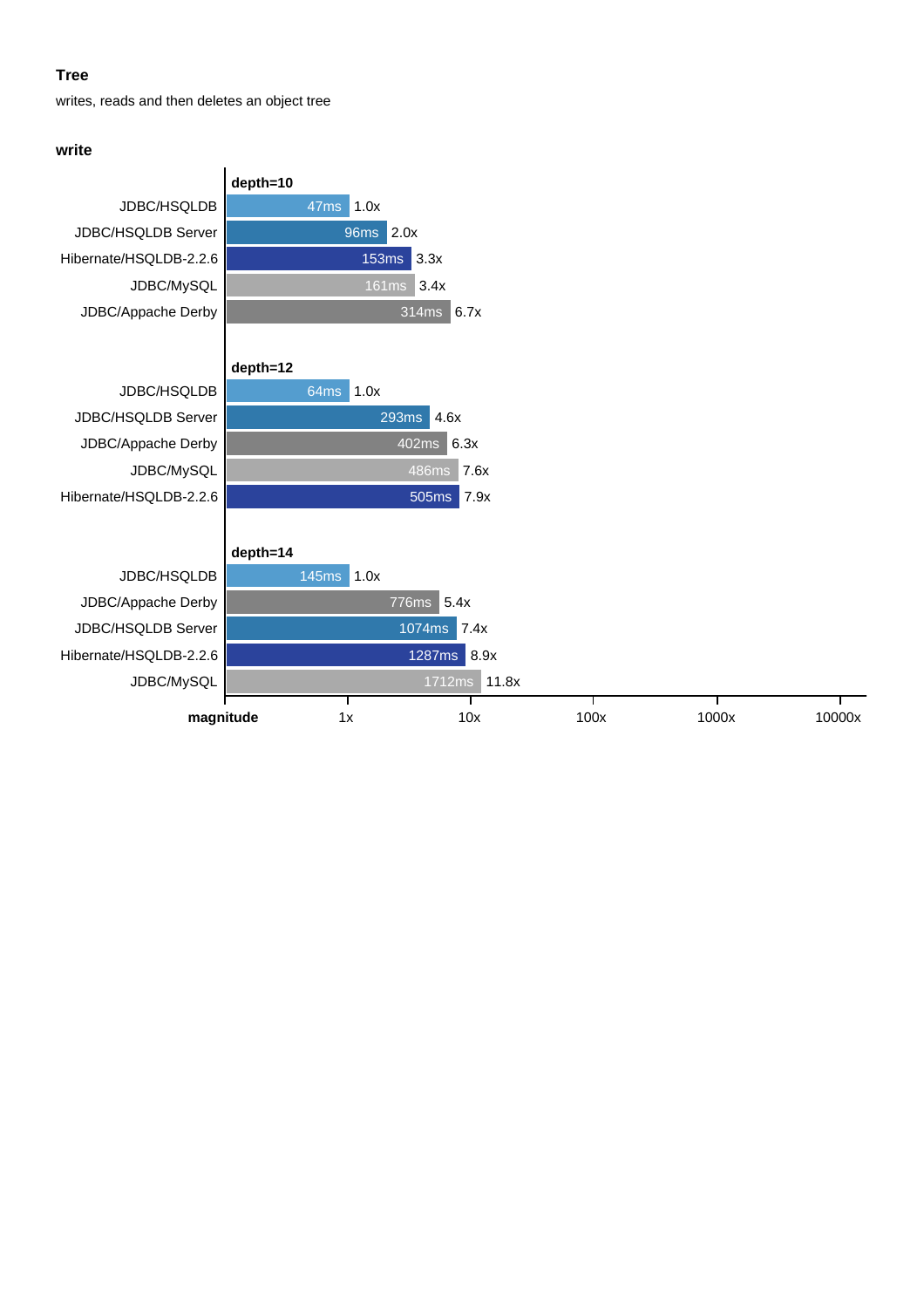#### **Tree**

writes, reads and then deletes an object tree

#### **read**

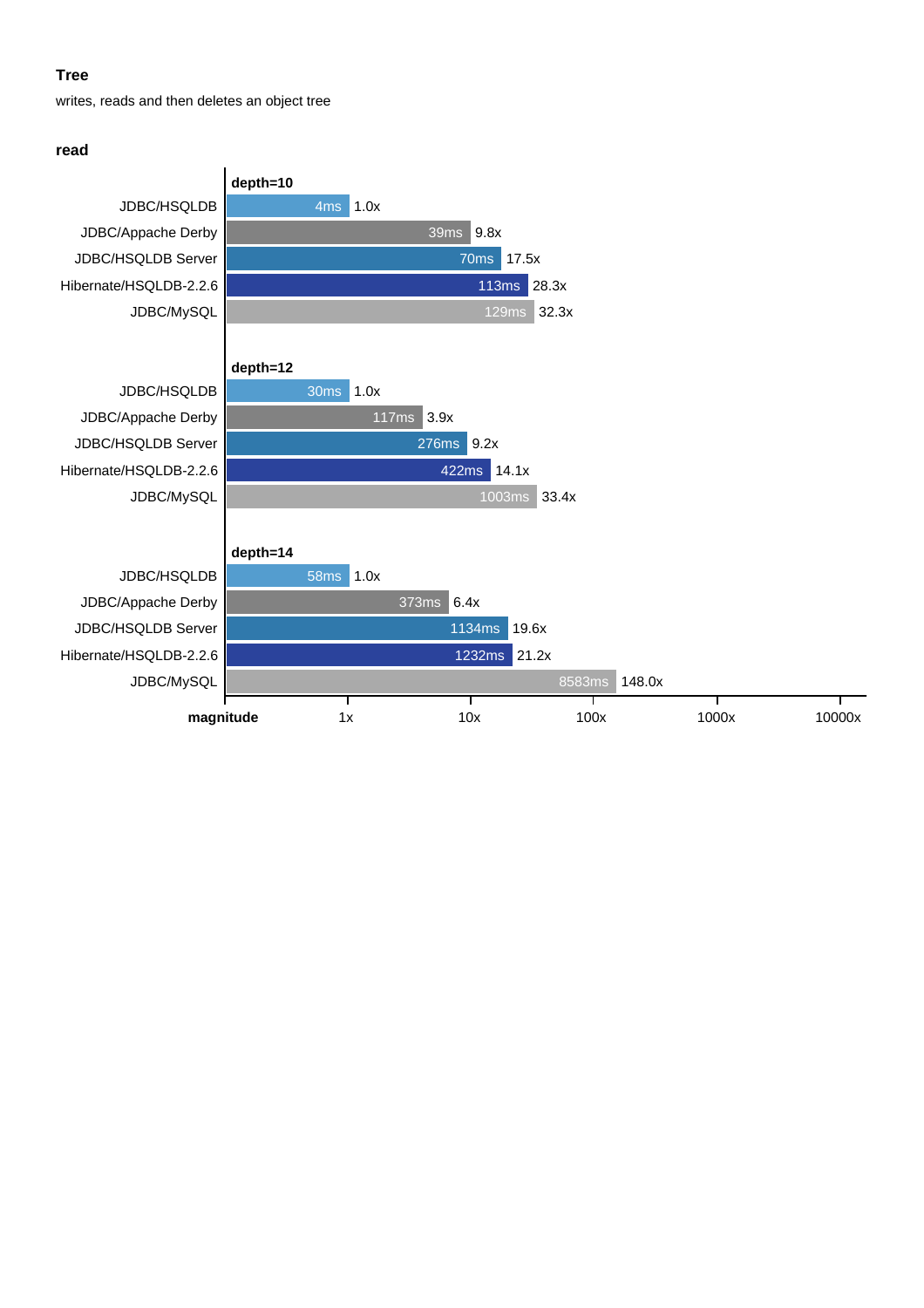#### **Tree**

writes, reads and then deletes an object tree

#### **delete**

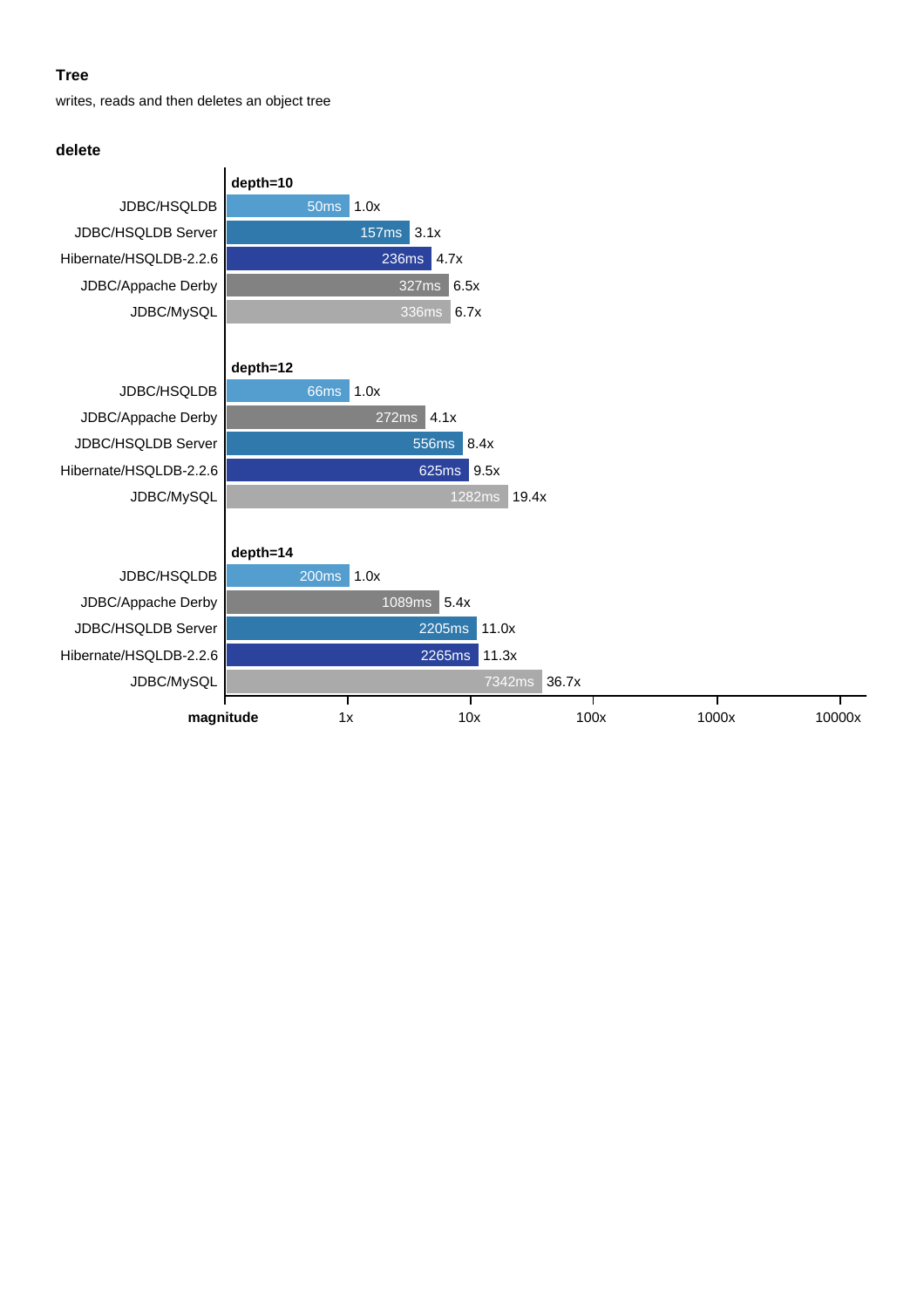write, query, update and delete indexed flat objects individually

## **write**

|                           | objects=3000, selects=900, updates=800  |               |      |      |       |        |
|---------------------------|-----------------------------------------|---------------|------|------|-------|--------|
| JDBC/HSQLDB               | 146ms                                   | 1.0x          |      |      |       |        |
| JDBC/HSQLDB Server        | <b>156ms</b>                            | $\vert$ 1.1x  |      |      |       |        |
| Hibernate/HSQLDB-2.2.6    |                                         | 2.3x<br>340ms |      |      |       |        |
| JDBC/Appache Derby        |                                         | 2.8x<br>404ms |      |      |       |        |
| JDBC/MySQL                |                                         | 429ms         | 2.9x |      |       |        |
|                           |                                         |               |      |      |       |        |
|                           | objects=10000, selects=900, updates=800 |               |      |      |       |        |
| <b>JDBC/HSQLDB</b>        | 325ms                                   | 1.0x          |      |      |       |        |
| <b>JDBC/HSQLDB Server</b> | 553ms<br>1.7x                           |               |      |      |       |        |
| Hibernate/HSQLDB-2.2.6    |                                         | <b>1188ms</b> | 3.7x |      |       |        |
| JDBC/Appache Derby        |                                         | 1275ms        | 3.9x |      |       |        |
| JDBC/MySQL                |                                         | 1359ms        | 4.2x |      |       |        |
|                           |                                         |               |      |      |       |        |
|                           | objects=30000, selects=900, updates=800 |               |      |      |       |        |
| <b>JDBC/HSQLDB</b>        | 978ms                                   | 1.0x          |      |      |       |        |
| JDBC/HSQLDB Server        | 1717ms<br>1.8x                          |               |      |      |       |        |
| JDBC/MySQL                | 3695ms<br>3.8x                          |               |      |      |       |        |
| Hibernate/HSQLDB-2.2.6    | 4.9x<br>4784ms                          |               |      |      |       |        |
| JDBC/Appache Derby        | 5.3x<br>5174ms                          |               |      |      |       |        |
| magnitude                 | 1x                                      |               | 10x  | 100x | 1000x | 10000x |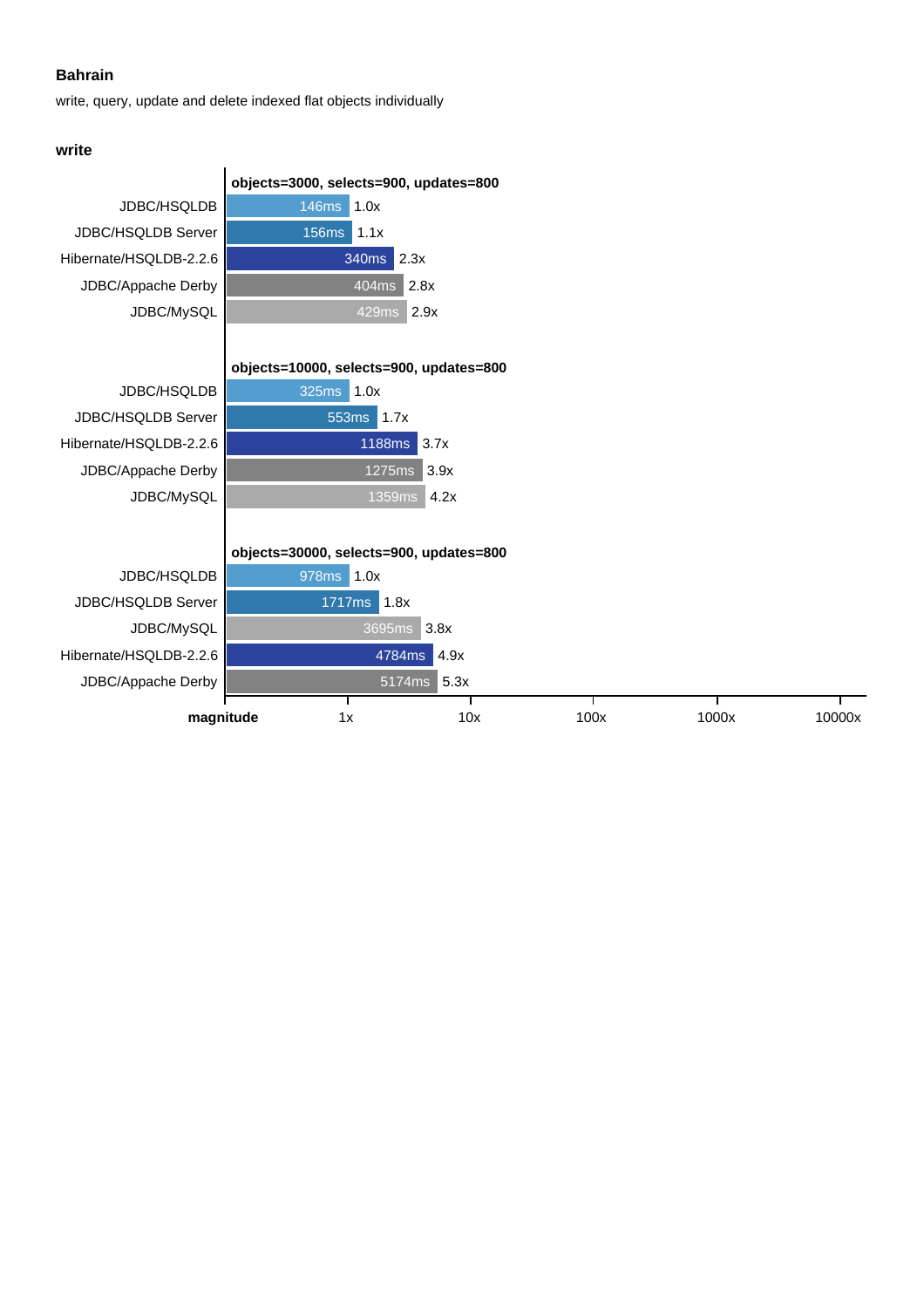write, query, update and delete indexed flat objects individually

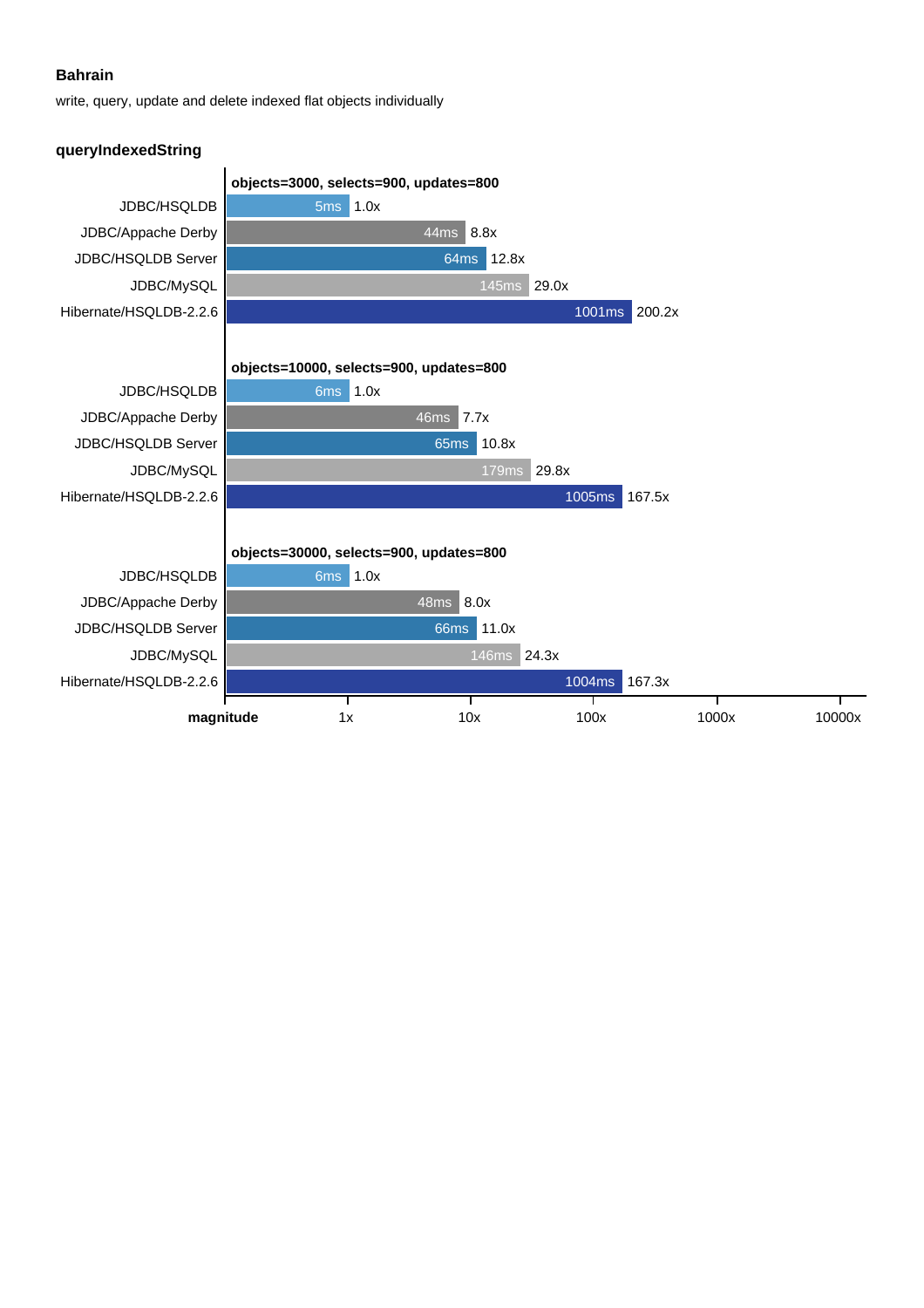write, query, update and delete indexed flat objects individually

#### **queryIndexedInt**

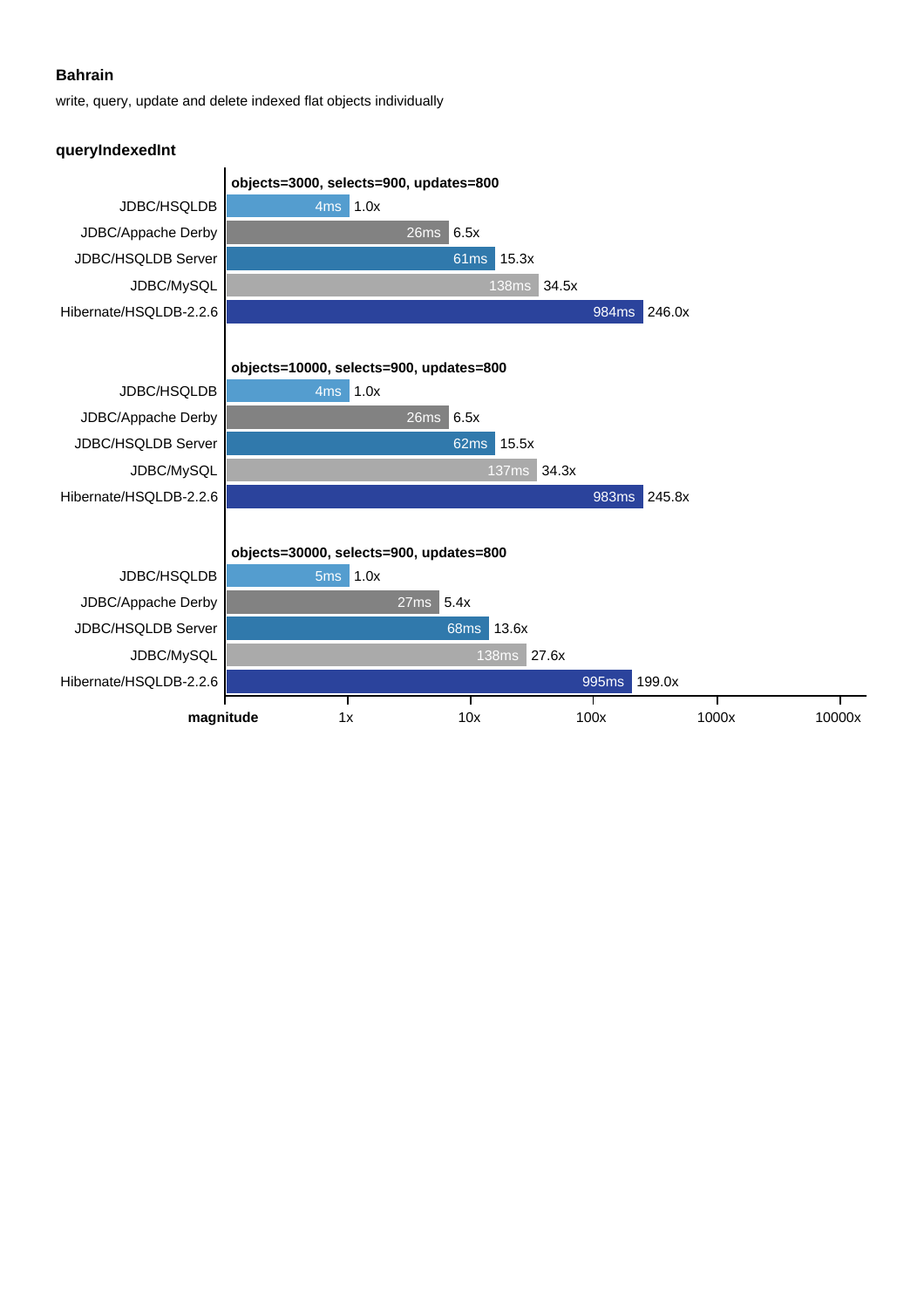write, query, update and delete indexed flat objects individually

## **update**

|                        | objects=3000, selects=900, updates=800  |                      |      |       |        |  |
|------------------------|-----------------------------------------|----------------------|------|-------|--------|--|
| JDBC/HSQLDB            | 45ms<br>1.0x                            |                      |      |       |        |  |
| JDBC/Appache Derby     | 76 <sub>ms</sub>                        | 1.7x                 |      |       |        |  |
| JDBC/HSQLDB Server     | 79ms                                    | 1.8x                 |      |       |        |  |
| Hibernate/HSQLDB-2.2.6 |                                         | <b>188ms</b><br>4.2x |      |       |        |  |
| JDBC/MySQL             |                                         | 7.3x<br>329ms        |      |       |        |  |
|                        |                                         |                      |      |       |        |  |
|                        | objects=10000, selects=900, updates=800 |                      |      |       |        |  |
| JDBC/HSQLDB            | 50 <sub>ms</sub><br>1.0x                |                      |      |       |        |  |
| JDBC/Appache Derby     | 86ms<br>1.7x                            |                      |      |       |        |  |
| JDBC/HSQLDB Server     | 91 <sub>ms</sub>                        | 1.8x                 |      |       |        |  |
| Hibernate/HSQLDB-2.2.6 |                                         | 3.7x<br><b>187ms</b> |      |       |        |  |
| JDBC/MySQL             |                                         | 304ms<br>6.1x        |      |       |        |  |
|                        |                                         |                      |      |       |        |  |
|                        | objects=30000, selects=900, updates=800 |                      |      |       |        |  |
| JDBC/HSQLDB            | <b>55ms</b><br>1.0x                     |                      |      |       |        |  |
| JDBC/Appache Derby     | 88ms<br> 1.6x                           |                      |      |       |        |  |
| JDBC/HSQLDB Server     | 2.5x<br><b>139ms</b>                    |                      |      |       |        |  |
| Hibernate/HSQLDB-2.2.6 |                                         | 192ms 3.5x           |      |       |        |  |
| JDBC/MySQL             |                                         | 5.5x<br>302ms        |      |       |        |  |
| magnitude              | 1x                                      | 10x                  | 100x | 1000x | 10000x |  |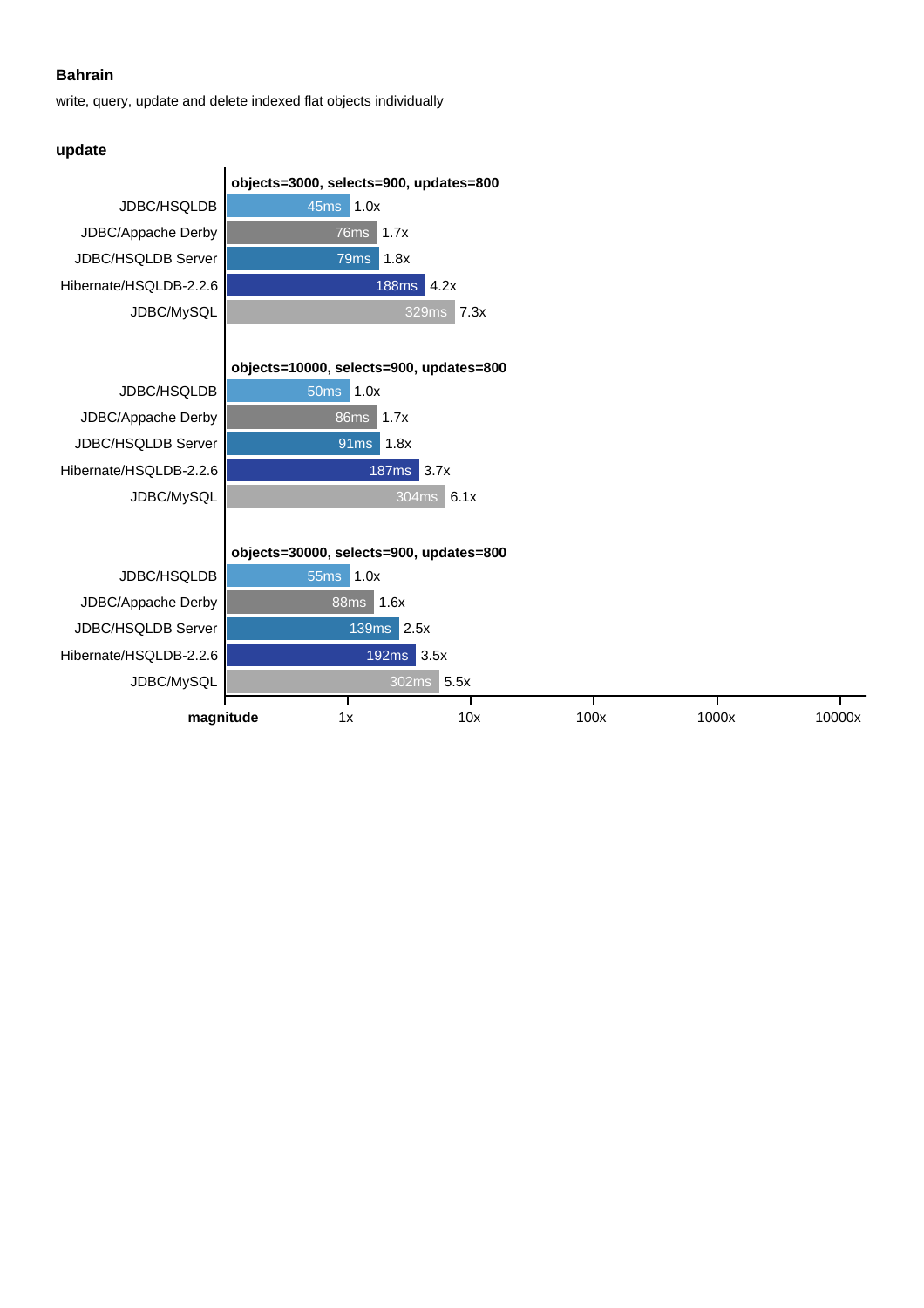write, query, update and delete indexed flat objects individually

#### **delete**

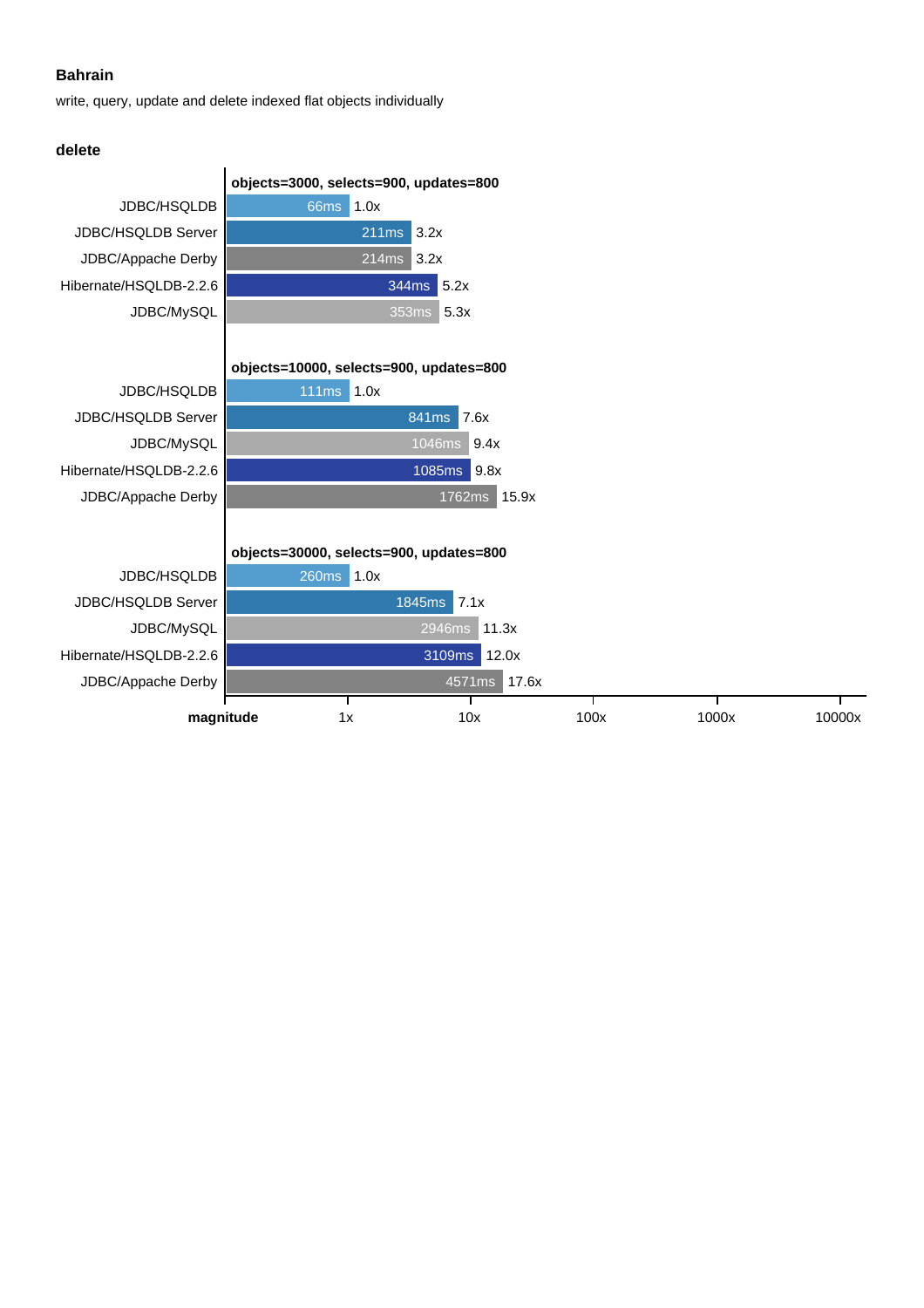#### **Imola**

retrieves objects by native id

#### **retrieve**

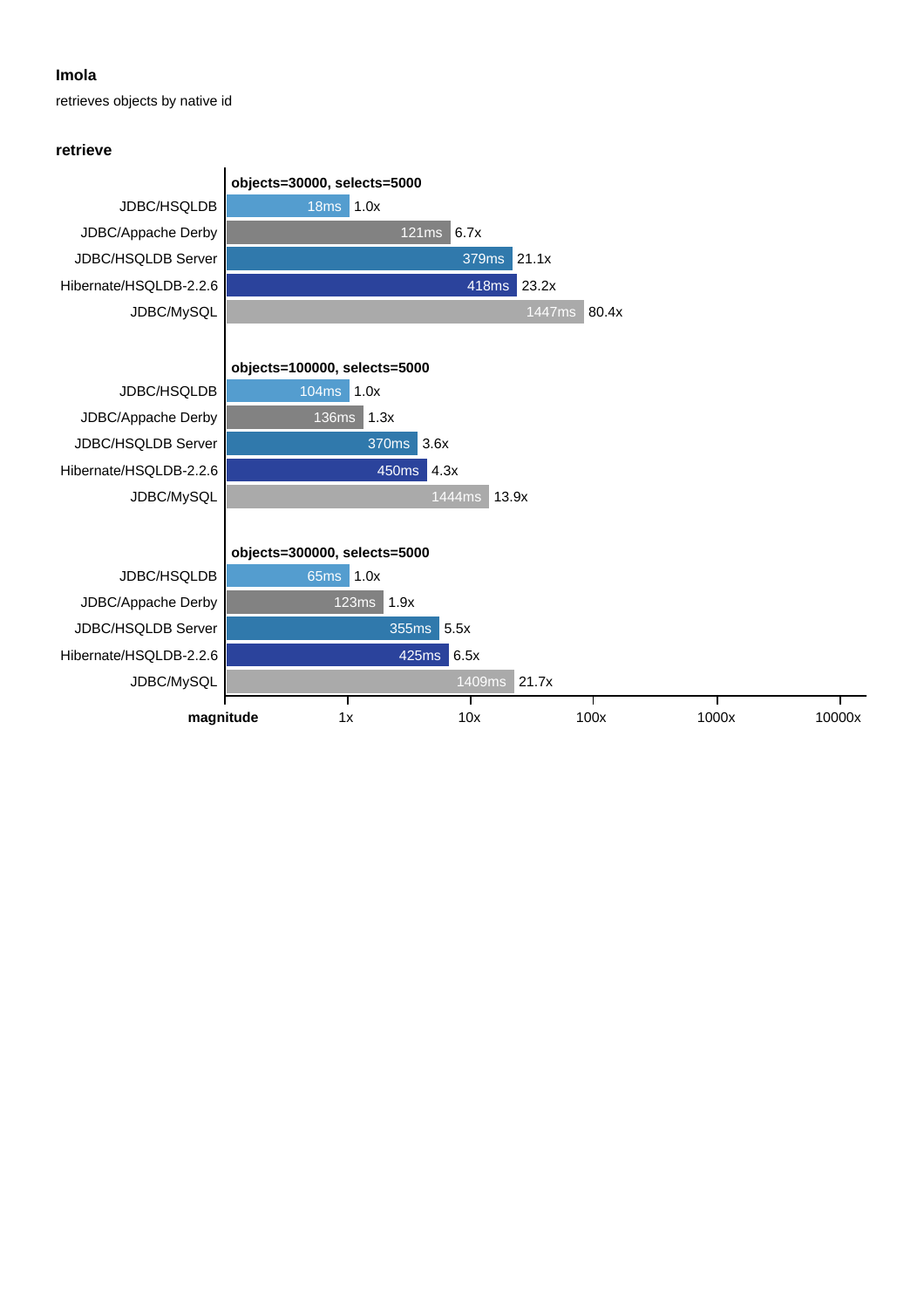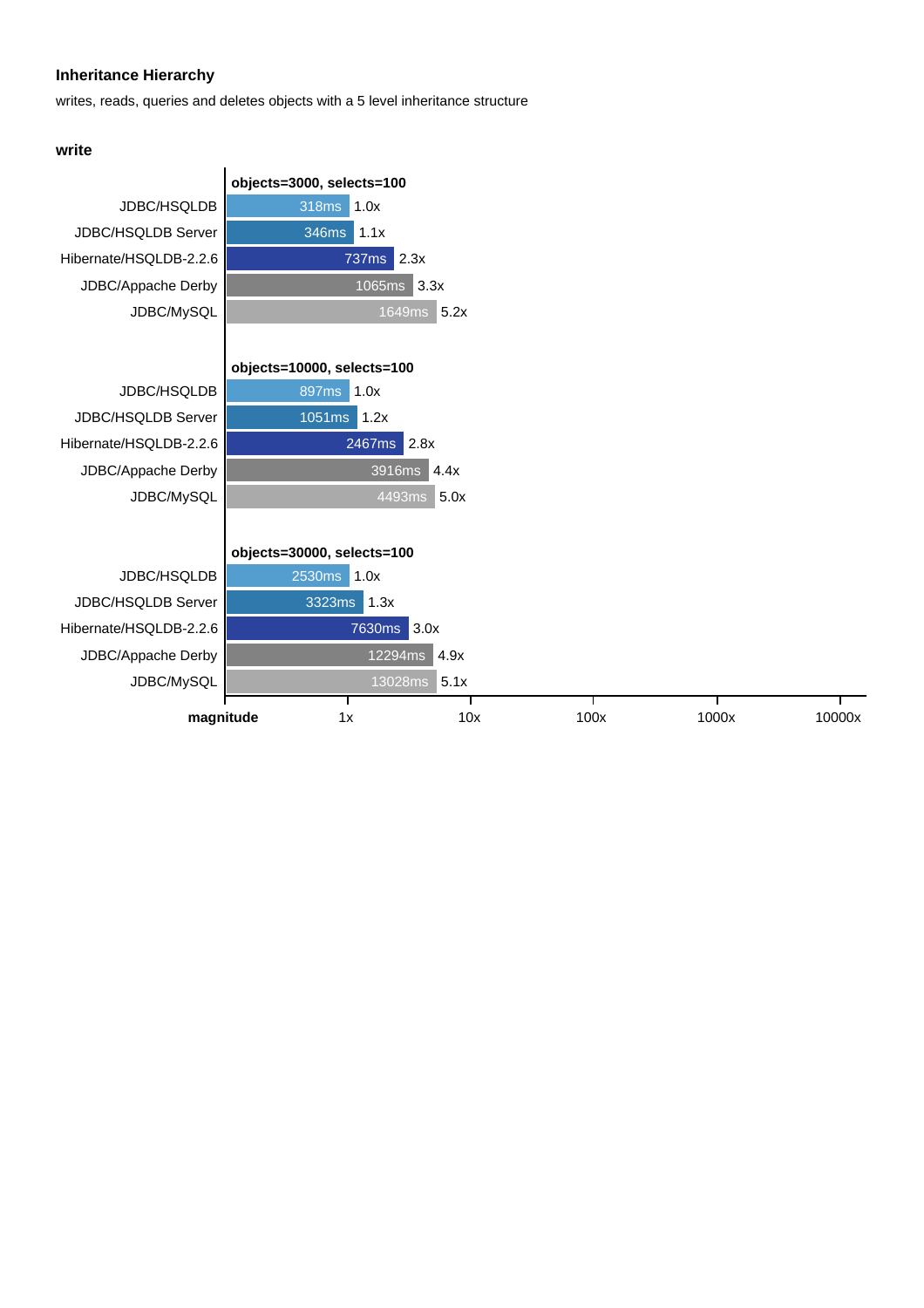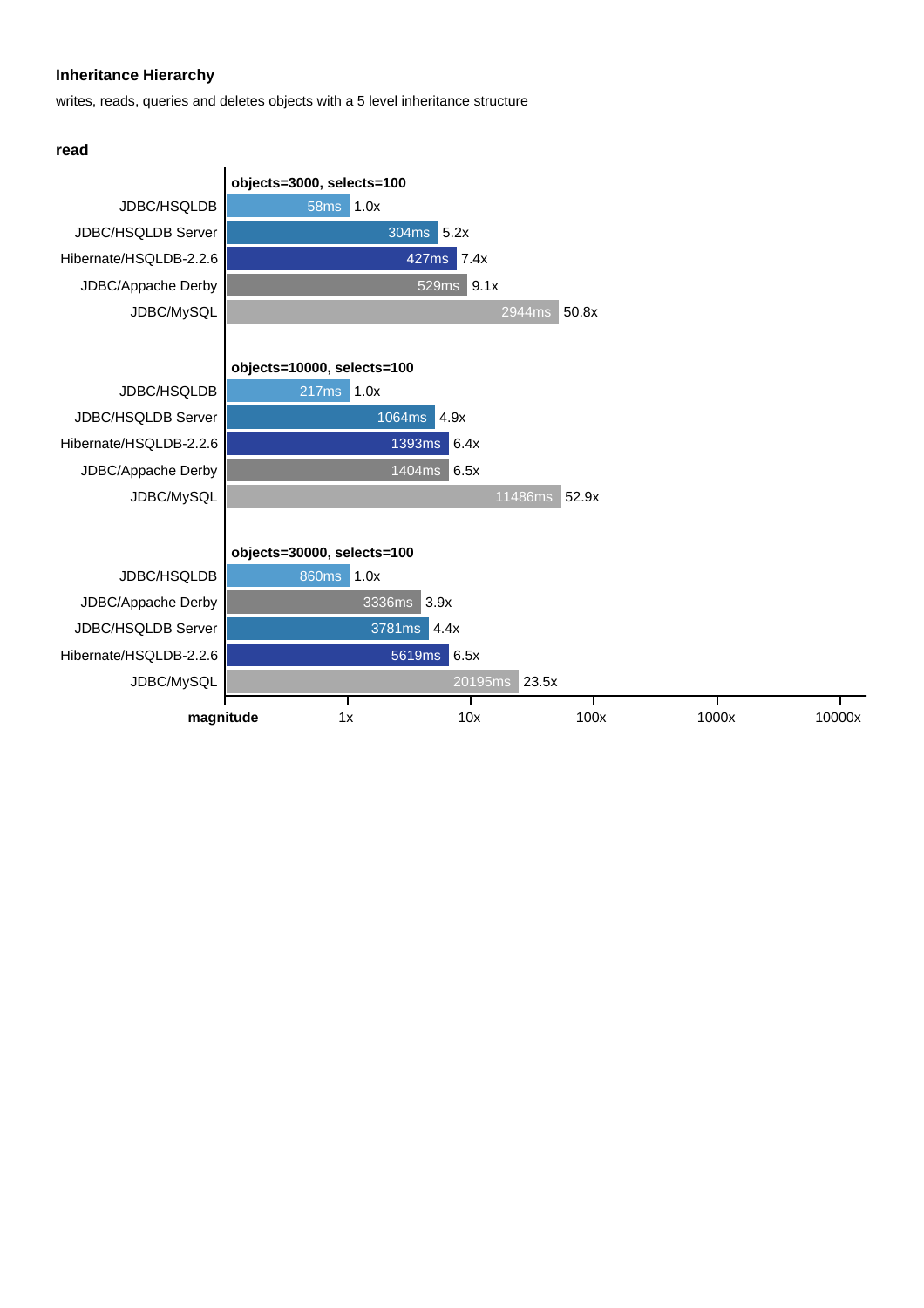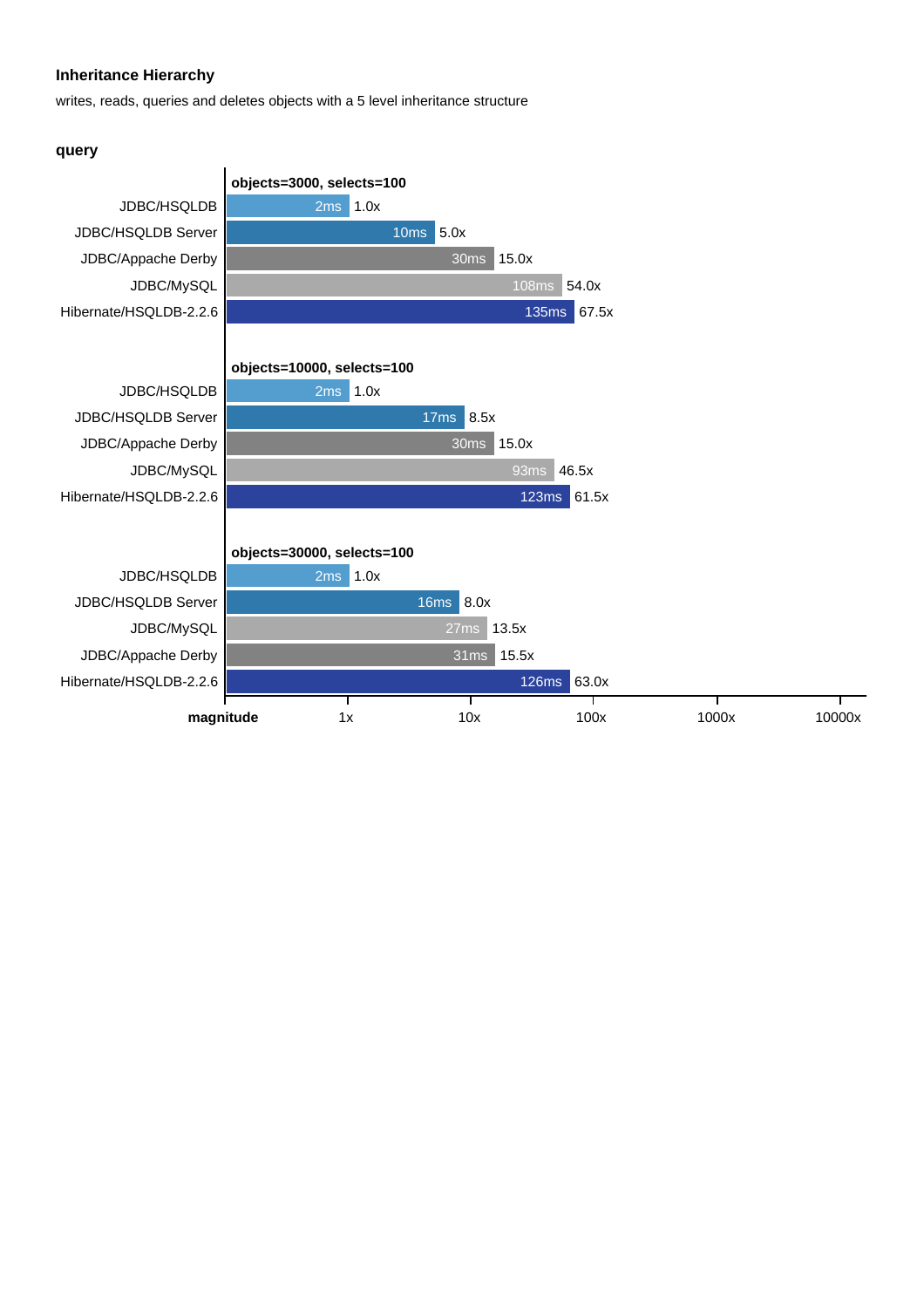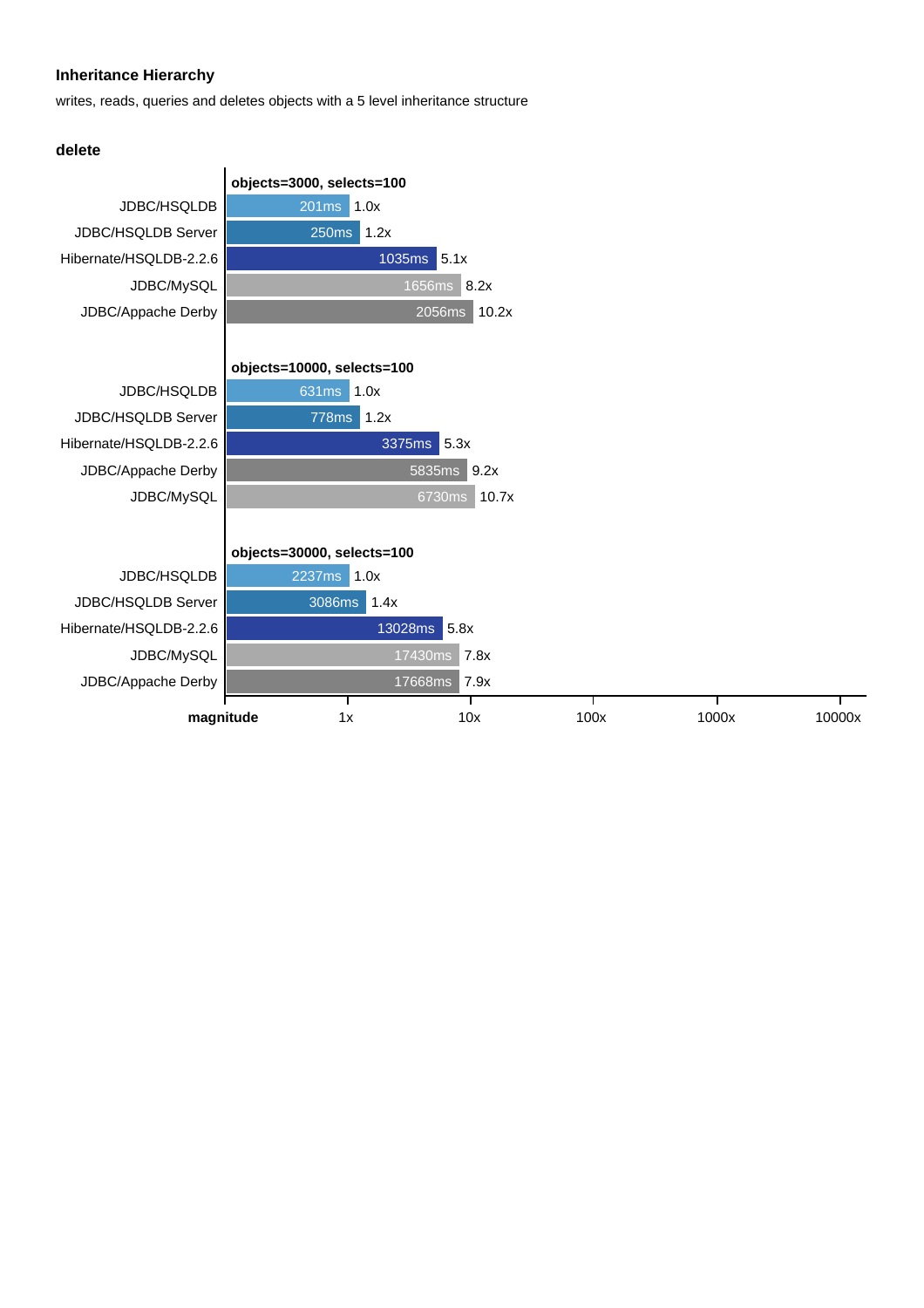#### **Monaco**

tests the scalability of commit performance

#### **commits**

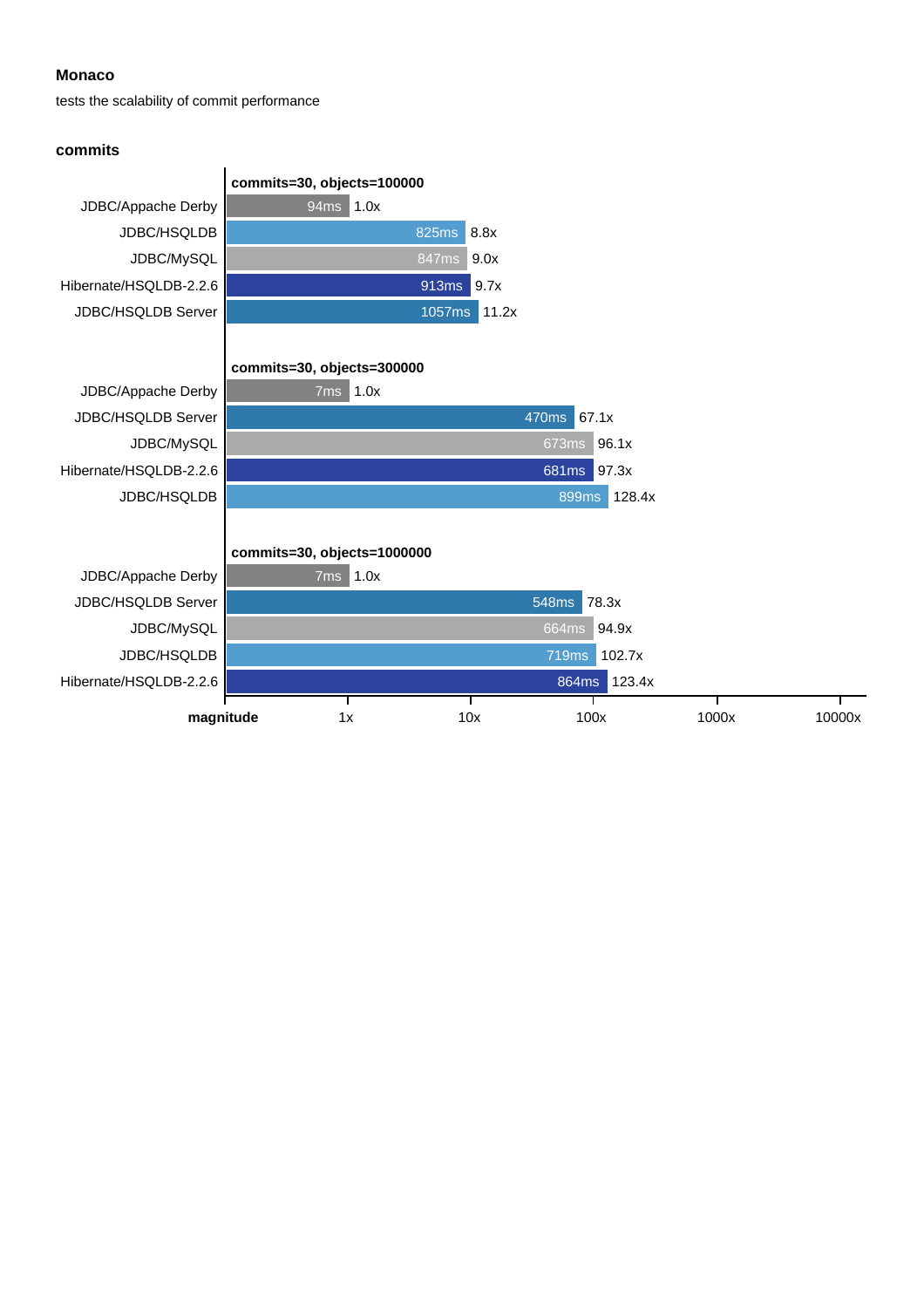## **Montreal**

writes and reads 1000 ArrayLists

## **write**

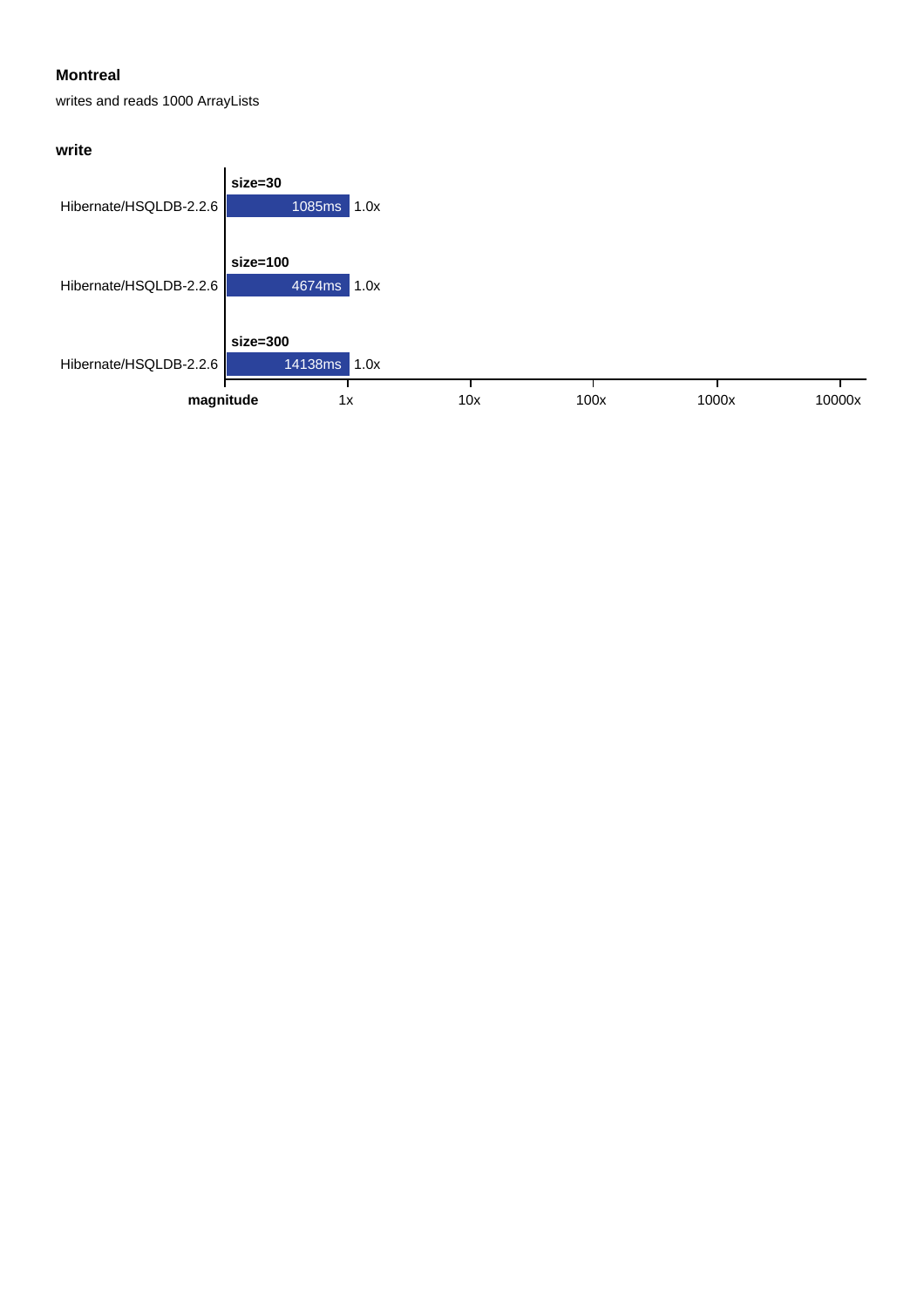## **Montreal**

writes and reads 1000 ArrayLists

#### **read**

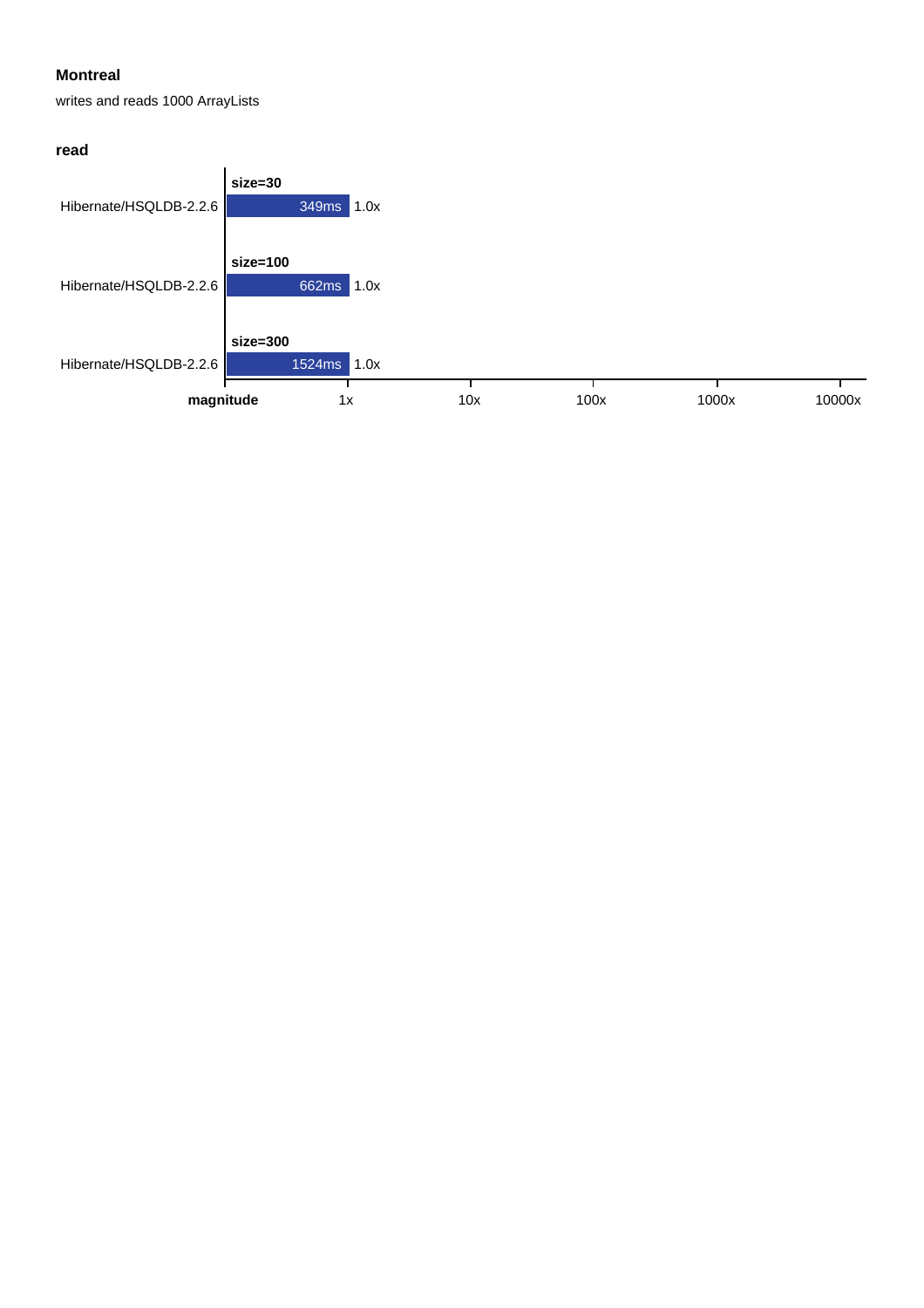## **Nurburgring**

tests String storing and loading efficieny

## **write**